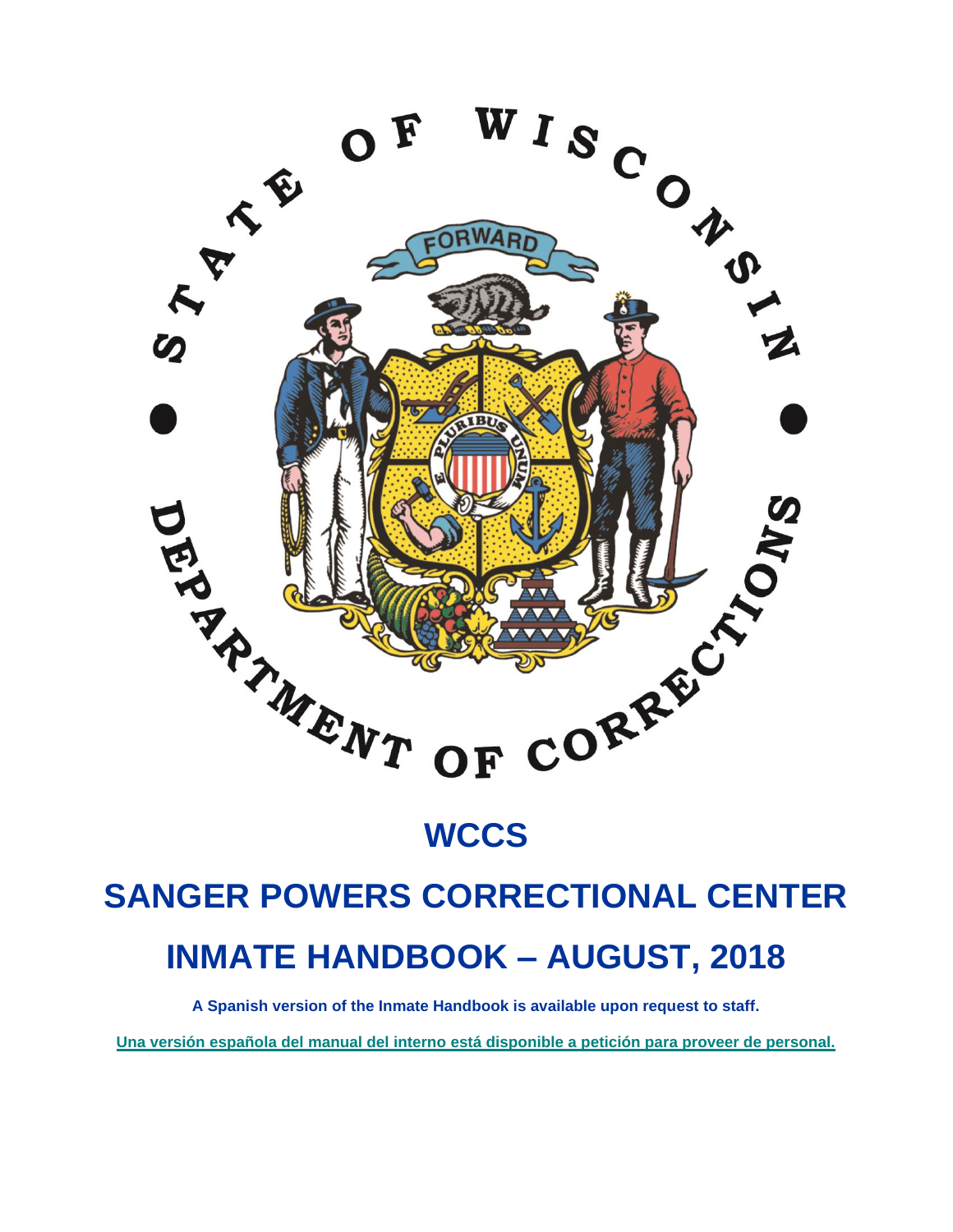# **TABLE OF CONTENTS**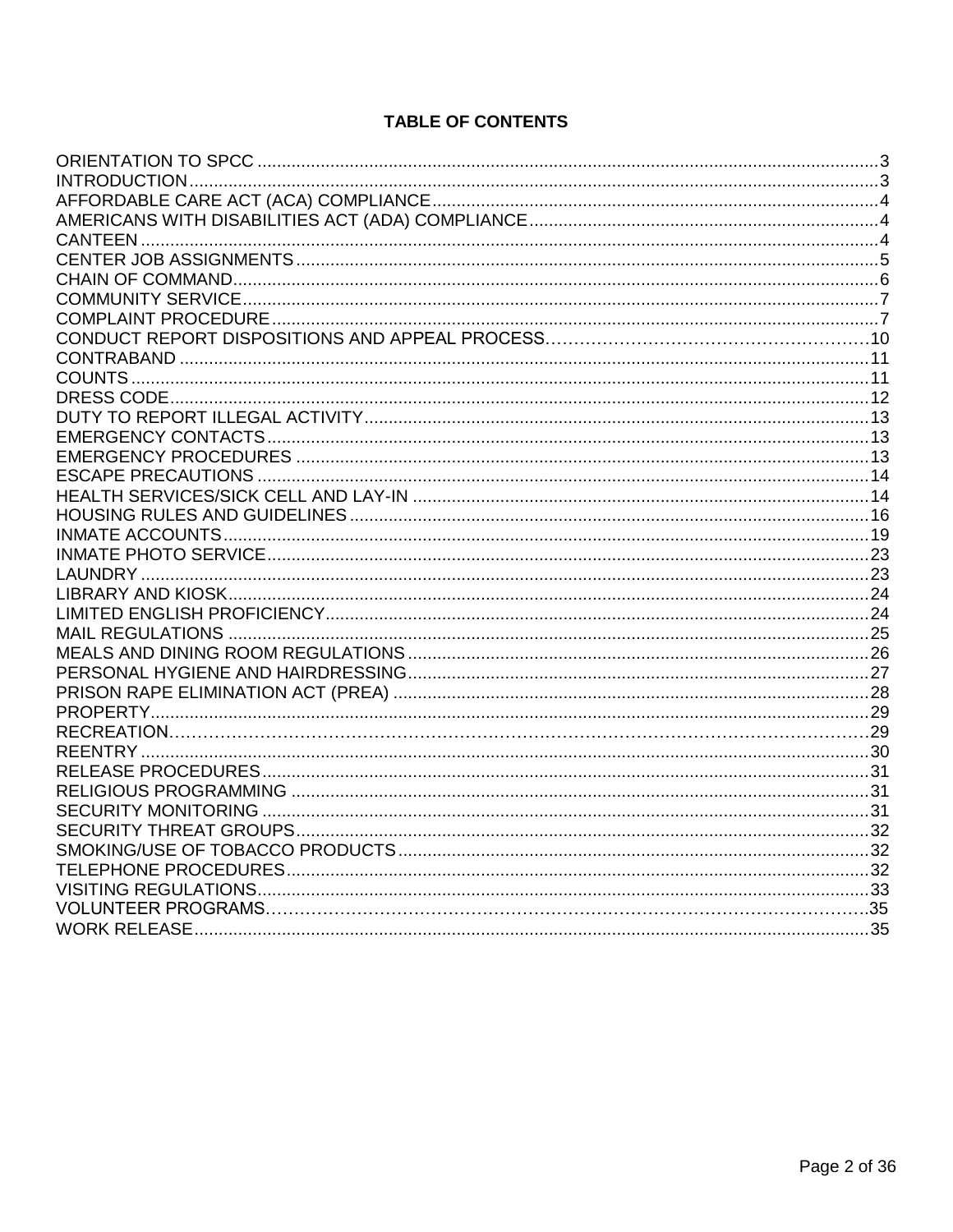# **ORIENTATION TO SPCC**

<span id="page-2-0"></span>Sanger Powers Correctional Center (SPCC) has a standardized orientation/intake process that encompasses center expectations and the code of conduct for inmates. You will be given a preliminary orientation on your day of arrival and a more comprehensive orientation soon thereafter. The Superintendent and staff conduct orientation sessions on a regular basis. You must attend the first scheduled comprehensive session after your arrival. **Bring your handbook with you.**

Special notices, policy changes, memos, etc., are posted on inmate bulletin boards. It is your responsibility to read inmate bulletin boards on a daily basis.

#### **YOU ARE EXPECTED TO**:

- $\div$  Address all non-security staff by Mr., Mrs., or Ms. All security staff shall be addressed by their title, either Sergeant or Captain. Inmates are not allowed to address staff by their first names.
- $\div$  Treat your fellow inmates and the staff with dignity and respect.
- $\div$  Address your treatment needs, participate in center programs and activities.
- **❖** Maintain a positive attitude.
- $\div$  Complete your work assignments to the best of your ability, in a timely manner, with a positive or neutral approach.
- $\cdot \cdot$  Take care of the center buildings, contents and property. Keep the facility clean and in good order.
- Follow the Department of Corrections (DOC) Administrative Rules, center rules, policies and procedures, and staff directions.

Center contact information:

Sanger Powers Correctional Center N8375 County Line Road Oneida, WI 54155-9300

(920) 869-1095 FAX: (920) 869-2650

# **INTRODUCTION**

<span id="page-2-1"></span>Welcome to the Wisconsin Correctional Center System (WCCS). Our goal is to provide a safe and secure environment with programs and activities to assist in your reentry to the community.

You have been placed in minimum custody and are expected to demonstrate your ability to comply with rules and expectations. SPCC staff are here to help you learn and will monitor your behavior to ensure compliance with rules, promote public safety, and hold you accountable for the decisions you make. You are expected to be an active participant in case planning, which begins upon your arrival at SPCC.

Your past decisions have impacted many lives and have created many obligations and liabilities for you. You have a personal responsibility to victims and to the community for the crimes that you have committed. It is expected that you practice good decision-making skills while at SPCC and during your assignment in the community, if you receive one. You are expected to respect yourself and those in authority, as well as other inmates and their property. You are expected to work hard and comply with rules.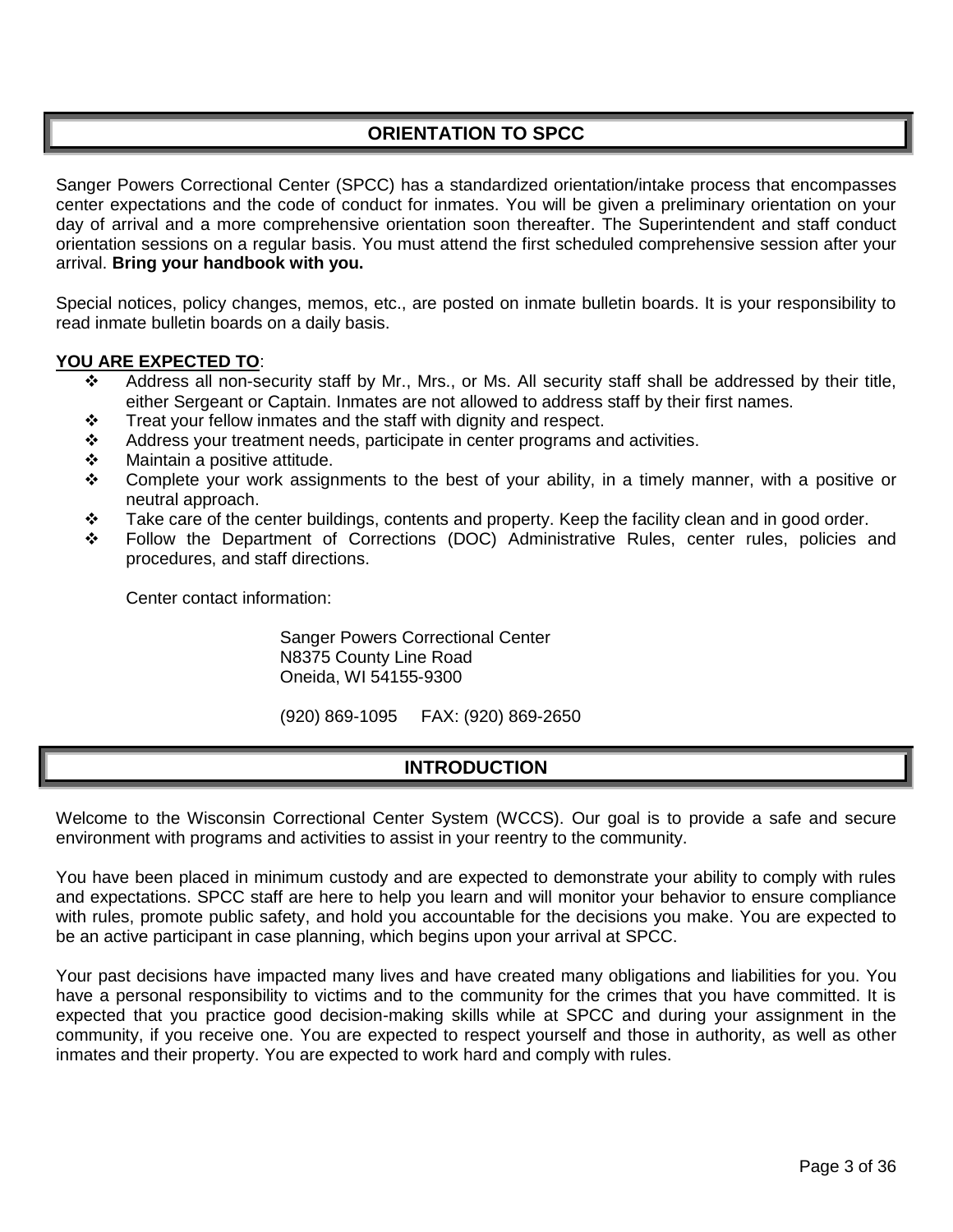Our programs and activities are designed to prepare you for reentry to the community as a responsible and productive citizen. You will find the staff to be experienced and sincerely interested in your progress. Do not hesitate to ask them for help with your issues or concerns. You are encouraged to use the opportunities provided so that your community reentry is safe and successful.

You are required to follow direction given to you by staff. If you disagree, you may request to discuss the issue following the identified chain of command located in this handbook or you may file an inmate complaint using form DOC-400. There is zero tolerance for profanity and aggression toward individuals with whom you come in contact.

It is your responsibility to read and be familiar with the contents of this handbook. Contact staff if you need help reading or understanding these rules. Additional rules and information will be posted throughout the center. You will be charged \$3.00 if you damage or lose this handbook.

# **AFFORDABLE CARE ACT (ACA) COMPLIANCE**

The DOC provides inmates nearing release the opportunity to apply for Wisconsin's Medicaid programs in accordance and compliance with the Affordable Care Act (ACA). Applications will be submitted via telephone, and procedures for call facilitation vary at each center.

- With the exception of inpatient hospital stays, inmates cannot use Medicaid services until release.
- Center staff will provide information to inmates about health care system changes and health coverage options through reentry planning.
- Center staff will provide paper applications and information on the DOC process for applying for Wisconsin's Medicaid programs prior to release. Staff will also provide the application, instructions, and information about applying for health insurance purchases from the federal Marketplace after release.
- The pre-release ACA application process will allow releasing offenders the opportunity to access mental health, substance use disorder, and medical treatment and other covered services as needed after release.

# **AMERICANS WITH DISABILITIES ACT (ADA) COMPLIANCE**

<span id="page-3-0"></span>In accordance with Department of Adult Institutions (DAI) Policy 300.00.35 – Americans with Disabilities Act (ADA), DAI will ensure fair and equitable treatment of inmates and members of the public with disabilities who seek access to DAI services, programs or activities. The center's ADA Coordinators are listed on the Contact List which is posted in your unit. To request consideration for accommodation under the ADA, please complete the top portion of the DOC-643 Interview/Information Request form and forward your request to an ADA Coordinator.

# **CANTEEN**

<span id="page-3-1"></span>Every two weeks you will receive a Trust Account Statement showing the balances in your accounts and all transactions processed for that time period.

You will also receive a scan sheet weekly to place your canteen order. If you lose your scan sheet, you will not receive a replacement scan sheet unless you purchase another scan sheet for \$0.30 (\$0.15/page). Please complete a disbursement request for this stating "canteen scan sheet."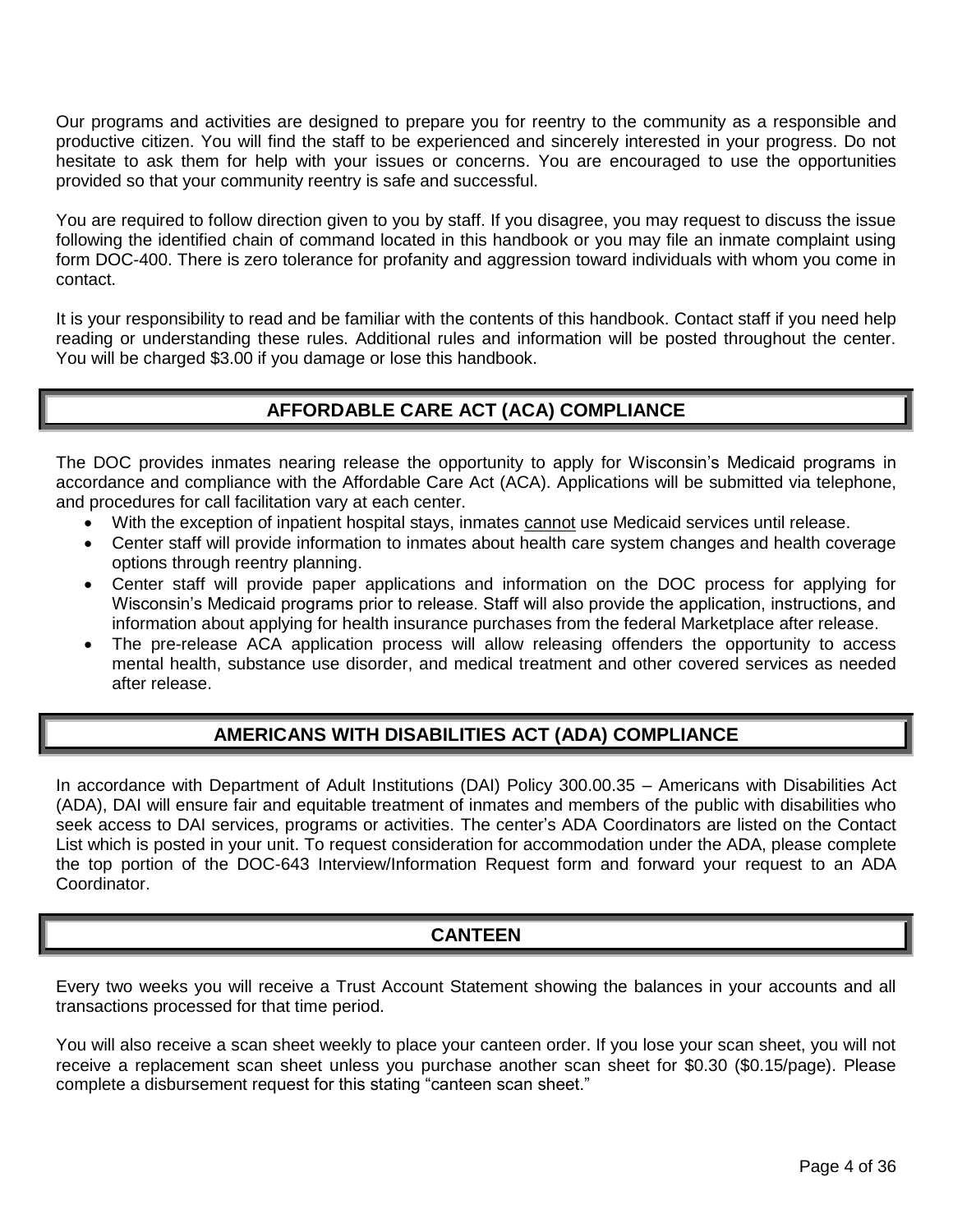Your order **must be signed** or your order will **not** be placed.

In the upper right corner is the area for your DOC  $\#$ . Your DOC  $\#$  is a six digit number. Write your DOC  $\#$  in the boxes provided and then fill in the circles below the corresponding numbers.

If your DOC # has 0's in the beginning (example: 002316), write your DOC # as 2316 and fill in the circles below the corresponding numbers. The 0's are not included.

If your DOC # has 0's at the end (example: 231600), write your DOC # as 231600 and fill in the circles below the corresponding numbers.

Here is a SAMPLE of the correct way for entering the item numbers and quantity:

| <u> EDETCHIBION</u>                                                 |                      |                      |                                   |                                     | <b>Marking Instructions</b>                                 |                                                                                              |
|---------------------------------------------------------------------|----------------------|----------------------|-----------------------------------|-------------------------------------|-------------------------------------------------------------|----------------------------------------------------------------------------------------------|
| Yellow Tablets.<br>8 x 11                                           |                      |                      |                                   |                                     | • Use a No. 2 pencil or a blue or black ink<br>pen only.    |                                                                                              |
| <b>ITEM</b><br>OTY                                                  |                      |                      |                                   |                                     | • Do not use pens with ink that soaks<br>through the paper. |                                                                                              |
| ο                                                                   |                      | 0                    | 2                                 | 3                                   | 4                                                           | • Make solid marks that fill the response<br>completely.                                     |
|                                                                     | $\ddot{0}$           |                      |                                   | (の)(の)                              | $\odot$                                                     | • Make no stray marks on this form.                                                          |
|                                                                     |                      |                      |                                   |                                     |                                                             | Incorrect: $\mathcal{Q} \otimes \mathbb{Q}$<br>Correct:                                      |
| Œ.<br>(3)                                                           | 2.<br>$\binom{3}{2}$ | 2<br>্তু)            | $\odot$                           | $_{(2)}$                            | (2)<br>(3)                                                  | Instrucciones para rellenar el formulario:<br>• Use una pluma negra o azul on un lápiz       |
| (4)<br>(3)<br>ල)                                                    | 4<br>ි)              | رة<br>(69.CF)        | (බ.බි):(ඊ)<br>ාග                  | GX 61                               | $\circledS$<br>☺                                            | número 2.<br>• Reliene por completo el óvalo con una                                         |
| $\mathfrak{r}(\overline{\mathcal{I}})$<br>$(\overline{\mathbf{g}})$ | 8)                   | $\overline{C}$<br>-8 | $\mathcal{L}(\mathcal{V})$<br>್ರಾ | $\langle \tilde{\tau} \rangle$<br>ര | $\circled{D}$<br>(8)                                        | marca oscura.<br>• No use plumas cuya tinta empape el papel.<br>• No realice marcas sueltas. |
| (ĝ                                                                  |                      |                      |                                   |                                     | E)                                                          | incorrecto: $\oslash$<br>Correcto:                                                           |

All scan sheets are to be turned in by 11:00 p.m. on Sundays**.** The maximum amount you may spend in one week is \$42.00. Canteen will be distributed by the Canteen Sergeant on Wednesdays**.** A menu is posted on the bulletin board for your convenience. There will be no substitutions for items. If there is a problem when you receive your order, notify the Canteen Sergeant immediately. The Canteen Sergeant will notify the vendor and the Business Office to correct the problem.

<span id="page-4-0"></span>Items purchased through canteen cannot be sent out on visits or through the mail.

# **CENTER JOB ASSIGNMENTS**

Center jobs are necessary to maintain center operations. Center staff determine, hire and schedule inmates for job assignments.

- 1. All inmates, including those on work release, may be assigned to a center job assignment.
- 2. Work is supervised and inspected by staff.
- 3. Be sure to read the job description and ask staff if you have any questions.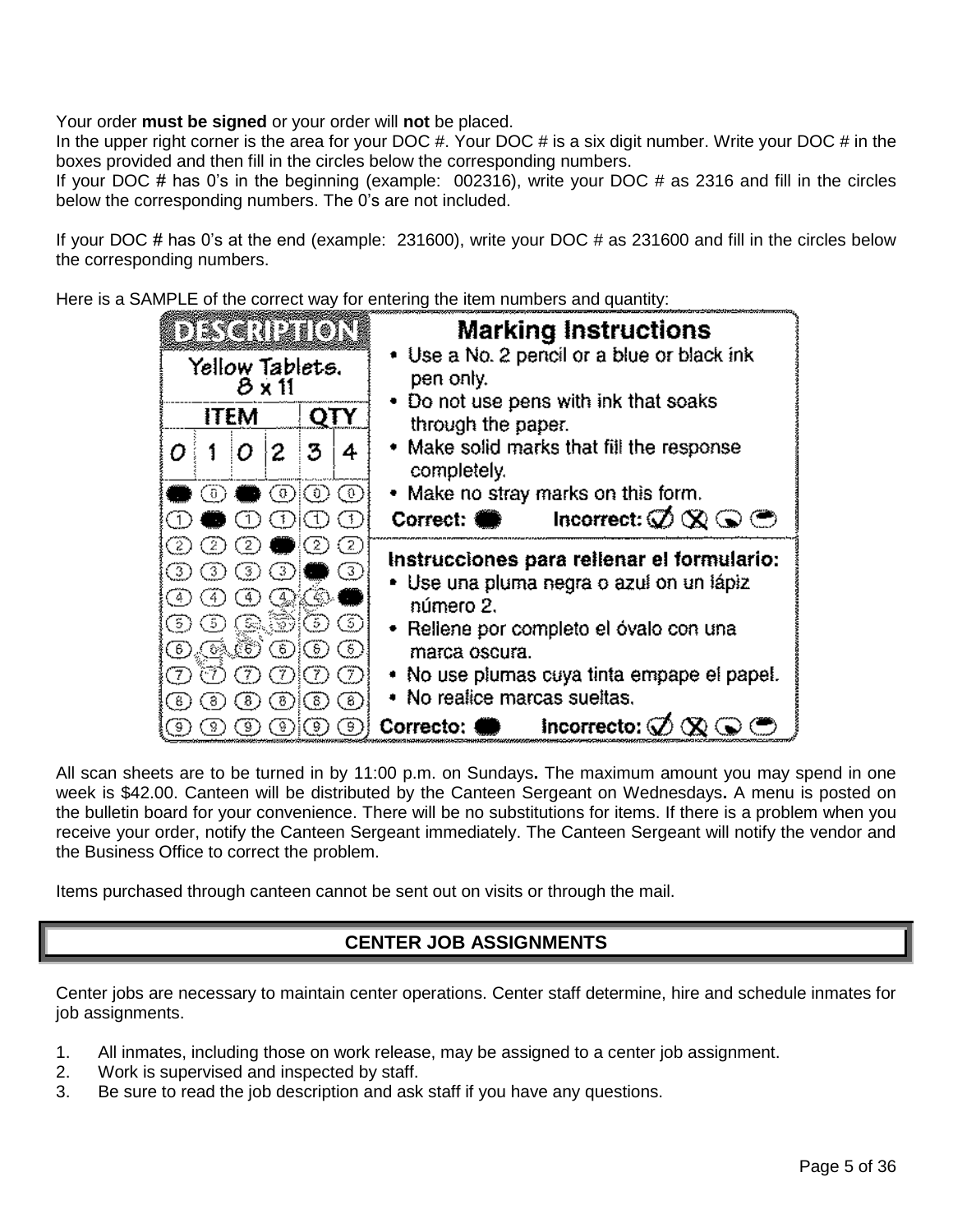# **CHAIN OF COMMAND**

<span id="page-5-0"></span>If you wish to see a staff member or have a question for a staff member, complete a DOC-643 Interview/Information Request form. The forms are located in the forms bin across from Control. You must state exactly why you need to see the staff person or state your question exactly. Your request will be answered as soon as time permits.

Do not send the same request to more than one staff member at any one time. Wait for your reply. Follow the chain of command. Do not write to the Superintendent or Captain unless you have attempted to resolve your issue with the appropriate staff. Do not stop and confront staff about your issues. We encourage you to ask questions of our staff and to do so in an appropriate manner via an interview request form. Simply fold your Interview/Information Request form, do not staple, clip, tape or adhere the form in any way.

| <b>CONCERN</b>                   | $1ST$ Level                                       | $2ND$ LEVEL                                          | 3RD LEVEL                                                |  |
|----------------------------------|---------------------------------------------------|------------------------------------------------------|----------------------------------------------------------|--|
| Accounts                         | Operations Program<br>Associate                   | Captain                                              | <b>WCCS Inmate Accounts</b>                              |  |
| Americans with Disabilities Act  | Captain                                           | Superintendent                                       | <b>WCCS Program Supervisor</b>                           |  |
| <b>AODA &amp; Other Programs</b> | Social Worker                                     | Program Supervisor or<br><b>Treatment Specialist</b> | Superintendent                                           |  |
| Canteen                          | Canteen Sergeant                                  | Captain                                              | <b>WCCS Financial Program Supervisor</b>                 |  |
| Dental                           | <b>Nurse</b>                                      | Captain                                              | Superintendent                                           |  |
| <b>Emergency Contact Forms</b>   | <b>Operations Program</b><br>Associate            | Captain                                              | Superintendent                                           |  |
| Education                        | Teacher                                           | Captain                                              | Superintendent                                           |  |
| <b>Food Services</b>             | <b>Food Service Leader</b>                        | Superintendent<br>Captain                            |                                                          |  |
| <b>Health Services</b>           | <b>Nurse</b>                                      | Captain                                              | Superintendent                                           |  |
| <b>Hobbies</b>                   | Hobby/Recreation Sergeant                         | Captain                                              | Superintendent                                           |  |
| <b>Housing Unit Issues</b>       | Sergeant                                          | Captain                                              | Superintendent                                           |  |
| Interstate Compact               | Social Worker                                     | Superintendent                                       | <b>WCCS Deputy Warden</b>                                |  |
| Jobs - (Center)                  | Individual Work Supervisor                        | Captain                                              | Superintendent                                           |  |
| Laundry                          | Laundry Sergeant                                  | Captain                                              | Superintendent                                           |  |
| Legal Loans                      | Captain                                           | Superintendent                                       | <b>WCCS Correctional Management</b><br>Services Director |  |
| Library                          | Individual Library Supervisor                     | Captain                                              | Superintendent                                           |  |
| Mail                             | <b>Operations Program</b><br>Associate            | Sergeant                                             | Captain                                                  |  |
| Medical Co-Pay                   | <b>Nurse</b>                                      | Captain                                              | Superintendent                                           |  |
| <b>Notary Services</b>           | Social Worker                                     | Superintendent                                       | N/A                                                      |  |
| Open Records Request             | Superintendent                                    | N/A                                                  | N/A                                                      |  |
| Parole                           | Social Worker                                     | Captain                                              | Superintendent                                           |  |
| PREA Compliance Manager          | Superintendent                                    | <b>WCCS Security</b><br>Director                     | <b>WCCS Deputy Warden</b>                                |  |
| <b>Program Review Committee</b>  | Social Worker                                     | Captain                                              | Superintendent                                           |  |
| Property / UPS                   | <b>Property Sergeant</b>                          | Captain                                              | Superintendent                                           |  |
| <b>Psychological Services</b>    | <b>Nurse</b>                                      | Captain                                              | Superintendent                                           |  |
| Records                          | Social Worker                                     | Captain                                              | Superintendent                                           |  |
| Recreation                       | <b>Recreation Sergeant</b>                        | Captain                                              | Superintendent                                           |  |
| Reentry                          | Individual Pre-Release<br><b>Curriculum Staff</b> | Social Worker                                        | Superintendent                                           |  |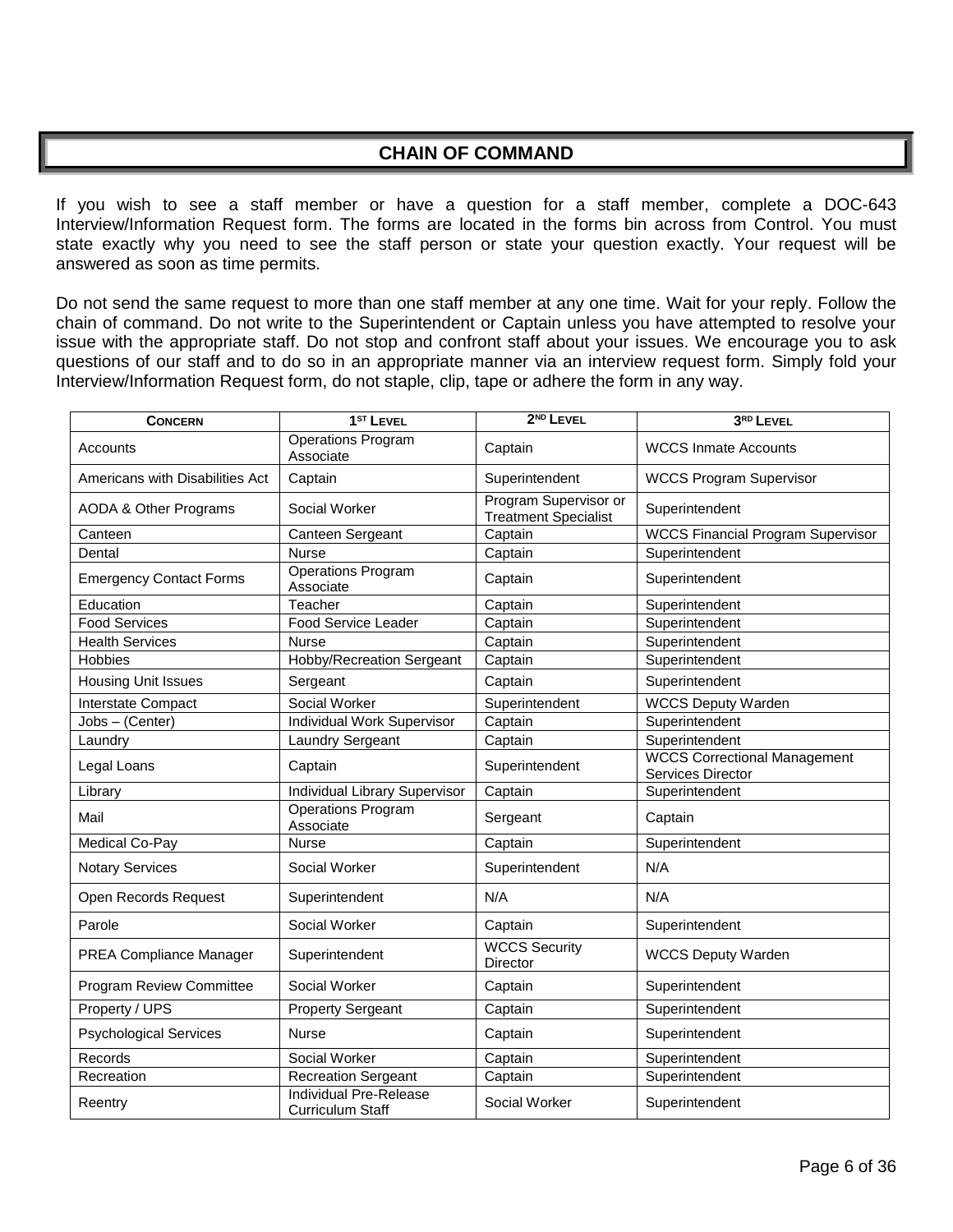| Religious Issues        | Social Worker                                                                        | Captain | Superintendent            |  |
|-------------------------|--------------------------------------------------------------------------------------|---------|---------------------------|--|
| Sentencing Information  | Social Worker<br><b>WCCS Records Office</b>                                          |         | <b>WCCS Deputy Warden</b> |  |
| Social Security Card    | Work Release Coordinator,<br><b>Employment Services</b><br>Specialist, Social Worker | Captain | Superintendent            |  |
| <b>Veterans Affairs</b> | Social Worker                                                                        | Captain | Superintendent            |  |
| Visiting Information    | Social Worker                                                                        | Captain | Superintendent            |  |
| Work Release            | Work Release Coordinator                                                             | Captain | Superintendent            |  |

To contact the Wisconsin Correctional Center System (WCCS) staff located in Madison please use the below address:

Name and Title Wisconsin Correctional Center System PO Box 7969 Madison, WI 53707

# **COMMUNITY SERVICE**

<span id="page-6-0"></span>Center community service projects are a way for you to help the community.

- Community agency requests are approved by the Captain or Superintendent.
- Center community service projects are voluntary, and you will sign up with center staff.
- Center staff may assist you in documenting the hours completed.
- You are responsible to contact the court for recognition of the hours you completed.
- <span id="page-6-1"></span> You may not participate in center community service projects that conflict with your education, program or work release schedules.

# **COMPLAINT PROCEDURE**

# **INMATE COMPLAINT REVIEW SYSTEM (ICRS)**

**OVERVIEW:** The Department maintains an inmate complaint review system accessible to all inmates in institutions. Prior to filing a formal complaint, you must attempt to resolve the issue by following the designated process specific to the subject of the complaint. If you have not done so, the Institution Complaint Examiner (ICE) may direct you to do so.

- Inmates who do not feel comfortable using English to file a complaint may file in their native language.
- Complaint submissions must provide relevant supporting documentation, which may be accepted at the discretion of the ICE.
- The ICE will acknowledge your complaint with an ICE Receipt, or return the complaint to you for correction or with further instructions, within 10 days of receiving your complaint submission.
- Each complaint may contain **only one clearly identified issue** and **contain sufficient information** for the department to investigate and decide the complaint.
- An inmate may not file more than **one complaint per calendar week** except for complaints regarding the inmate's health and personal safety or complaints made under PREA.
- A calendar week means Sunday through Saturday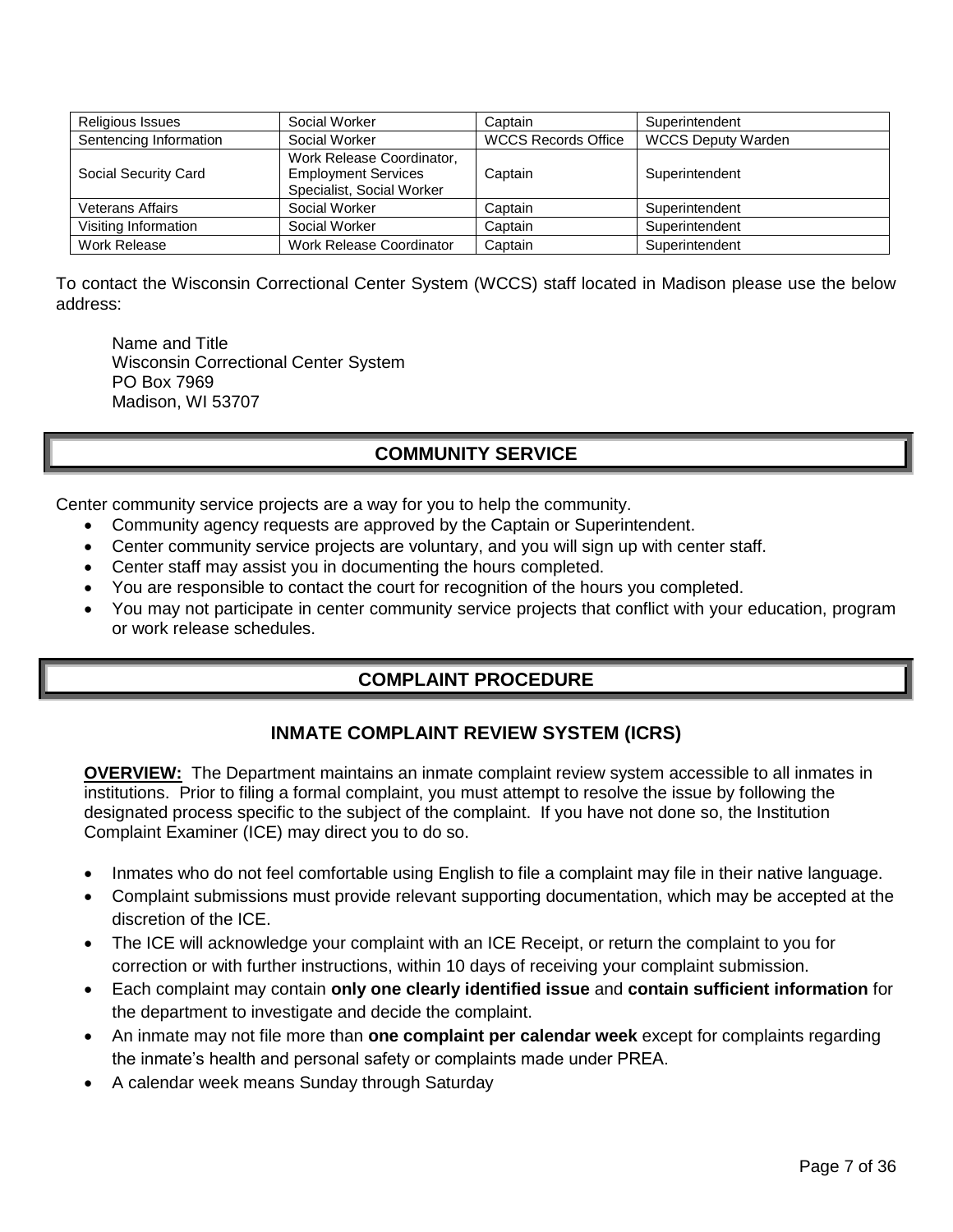- Challenges to a complaint or submission returned by the Corrections Complaint Examiner (CCE), a parole commission decision, a classification decision, records or actions not originated by the division, the declination or denial of a public record request, the content of health care records, actions of the legislature or court decisions or orders are not subject to review through the ICRS.
- A complaint or appeal will not be processed and a referral for disciplinary action may occur in accordance with ch. DOC 303 if the complaint contains a foreign substance or obscene, profane, abusive, or threatening language unless such language is necessary to describe the factual basis of the complaint.

# **PROCEDURE:**

- An inmate shall file a complaint within **14 days** after the occurrence giving rise to the complaint. At the discretion of the ICE, a late complaint may be accepted for good cause. An inmate shall request to file a late complaint in the written complaint and explicitly provide the reason for the late filing.
- An inmate shall submit a signed complaint by placing it in a receptacle designated for complaints or by submitting it to the ICE office through institution or USPS mail.
- Complaints must be typed or written legibly and be filed only under the name by which the inmate was committed to the department or the legal name granted by a court, and include the **inmate's original signature**.
- Complaint submissions may not exceed **500 words** total and not exceed two pages.
- Inmates must use a DOC-400 Inmate Complaint form. **All sections of the form must be completed**.
- Inmates must use a DOC-400B form if additional space is needed. Inmates may not use a highlighter or marker on the forms, staple or tape the form. The form may be returned if incomplete or if instructions on the form are not followed. **Inmates must print clearly; illegible forms will not be processed.**
- The ICE will collect and date stamp all complaints with the date collected. The ICE will return, reject or accept the complaint.

# **RETURNED COMPLAINT**

- If a complaint is returned to you, follow the directions in the return letter.
- Failure to follow directions in the return letter may result in the complaint submission not being processed.

# **REJECTED COMPLAINT**

- The ICE will assign a file number and classification code and give written notice to the inmate within **10 days** of collection that the complaint has been received.
- The ICE will reject a complaint within **30 days** from the date of receipt.
- An inmate may appeal a rejected complaint within **10 days** to the appropriate reviewing authority who shall only review the basis for the rejection of the complaint.
- The reviewing authority shall make a decision within **15 days** following receipt of the recommendation or appeal of rejection.
- The reviewing authority's decision is final.

# **ACCEPTED COMPLAINT**

• The ICE will assign a file number and classification code and give written notice to the inmate within 10 days of collection that the complaint has been received.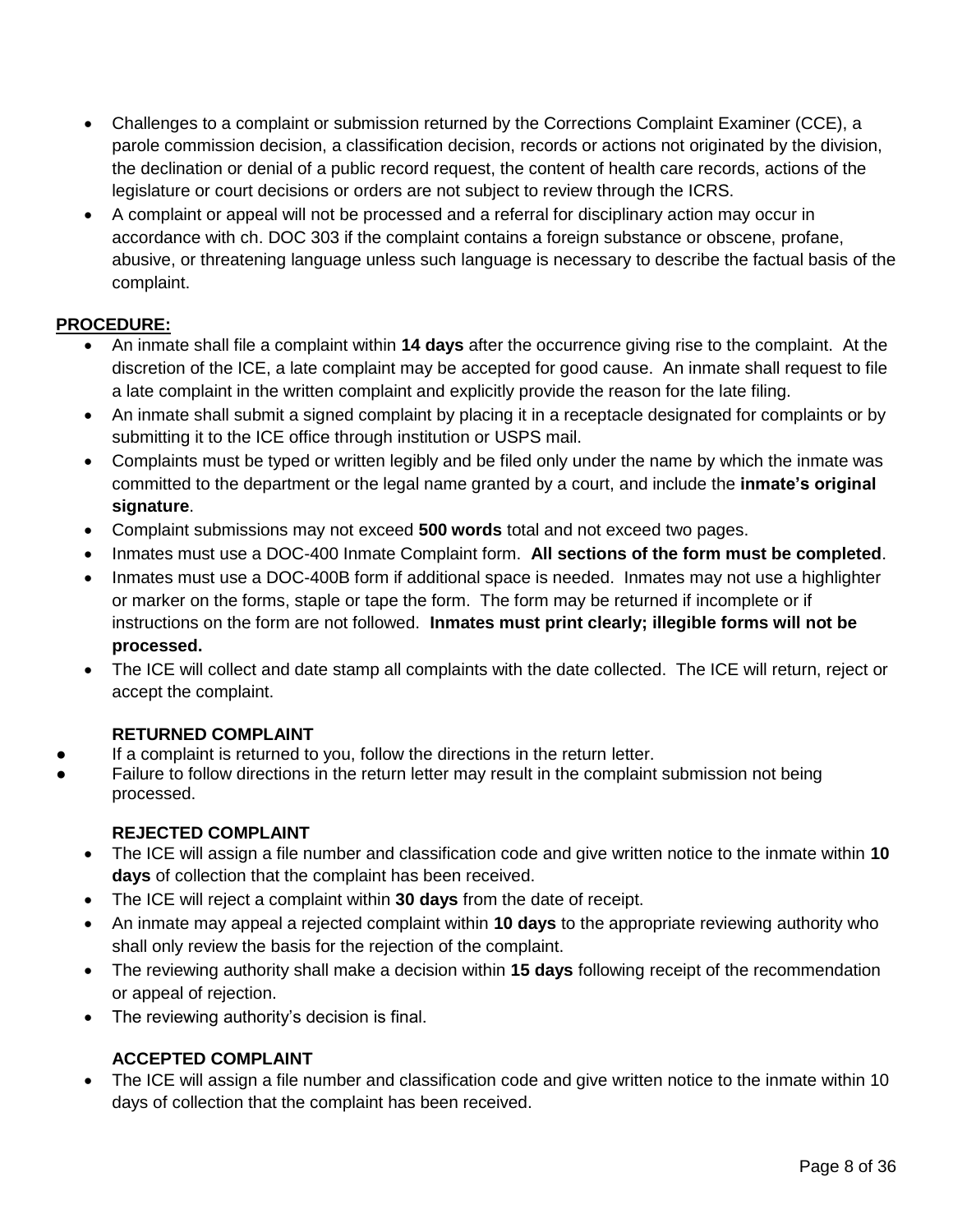- The ICE will send a recommendation to the appropriate reviewing authority within **30 days** from the date of receipt.
- The ICE may recommend to the reviewing authority that the complaint be affirmed or dismissed, in whole or in part.
- The reviewing authority shall make a decision within **15 days** following receipt of the recommendation.
- The reviewing authority shall affirm or dismiss the complaint in whole or in part or return the complaint to the ICE for further investigation.
- If the inmate does not receive a decision within **45 days** after the date of acknowledgement by the ICE, the inmate may appeal to the CCE.

# **APPEAL**

- An inmate may appeal the reviewing authority's decision to the CCE within **14 days** after the date of the complaint decision. Upon good cause as determined by the CCE, an appeal filed later than 14 days after the date of the reviewing authority decision may be accepted. 310.12(6)
- Appeals must be typed or written legibly and be filed only under the name by which the inmate was committed to the department or the legal name granted by a court, and include the **inmate's original signature**.
- Appeal submissions may not exceed **500 words** total and not exceed two pages.
- Inmates must use a DOC-405 Inmate Appeal form. **All sections of the form must be completed**.
- Inmates must use a DOC-405B form if additional space is needed. Inmates may not use a highlighter or marker on the forms, staple or tape the form. The form may be returned if incomplete or if instructions on the form are not followed. **Inmates must print clearly; illegible forms will not be processed.**
- Inmates must provide relevant supporting documentation which may be accepted at the discretion of the CCE and be limited to the issue raised in the original complaint.

# **REJECTED APPEAL**

- The CCE may recommend rejection of an appeal not filed in accordance with s. DOC 310.09.
- The CCE shall send the recommendation to the secretary within **45 days** of receipt of the appeal.
- The CCE recommendation will be reviewed by the secretary, who shall affirm or dismiss (in whole or in part) or return the appeal to the CCE for further investigation.
- The secretary shall make a decision within **45 days** following receipt of the CCE's recommendation.
- **The secretary's decision is final.**

# **ACCEPTED APPEAL**

- The CCE shall recommend that the reviewing authority decision be affirmed or dismissed, in whole or in part.
- The CCE shall send the recommendation to the secretary within **45 days** of receipt of the appeal. (The CCE may extend the time for submitting a recommendation with notice provided to the inmate.)
- The secretary shall make a decision within **45 days** following receipt of the CCE's recommendation.
- The secretary may extend the time for making a decision for good cause with notice provided to the inmate.
- The secretary shall affirm or dismiss the CCE's recommendation, in whole or in part, or return the appeal to the CCE for further investigation.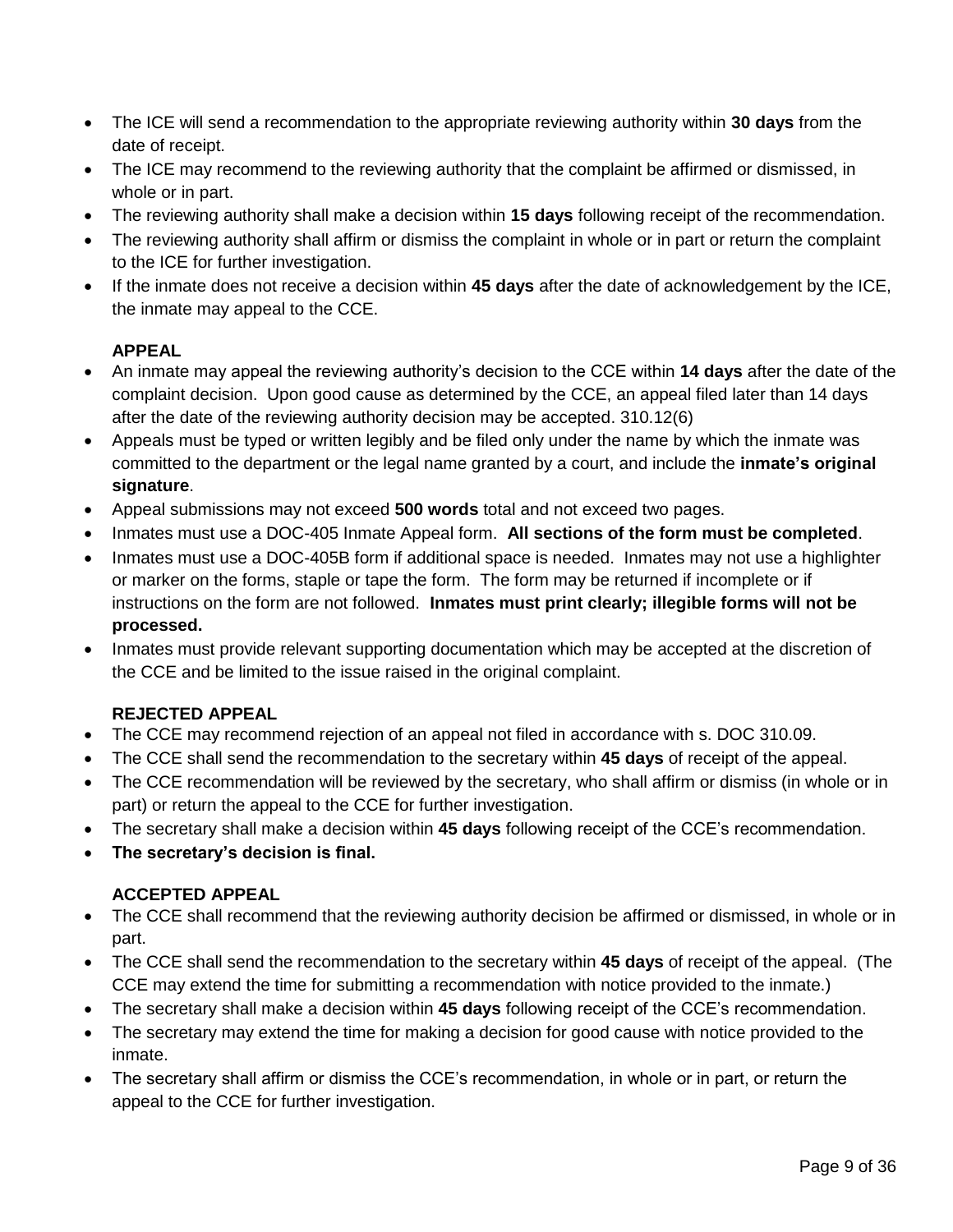If the inmate does not receive the secretary's written decision within **90 days** of the date of receipt of the appeal in the CCE's office, the inmate shall consider the administrative remedies to be exhausted, unless the time has been extended. **The secretary's decision is final.**

# **PREA COMPLAINTS:**

- An inmate may file a complaint alleging sexual abuse using the procedures under this chapter.
- An inmate may file a complaint regarding sexual abuse or sexual harassment at any time. If a portion of the complaint alleges an issue that does not relate to sexual abuse or sexual harassment, the time limits apply.
- An inmate is not required to attempt to resolve the issue with the staff member who is the subject of the complaint or to file a complaint regarding sexual abuse or sexual harassment with the staff member who is the subject of the complaint.
- Complaints filed under this section will be referred for a PREA investigation.
- Third parties, including fellow inmates, staff members, family members, attorneys, and outside advocates, shall be permitted to assist an inmate in filing a request for administrative remedies relating to allegations of sexual abuse or sexual harassment and shall also be permitted to file such requests on behalf of inmates.
- Emergency grievance procedures for complaints alleging a substantial risk of imminent sexual abuse or sexual harassment are: (a) The inmate may contact any staff member who is not the subject of the allegation for immediate corrective action. (b) The inmate may file a complaint. Complaints collected under s. DOC 310.08 shall be immediately forwarded to the warden. (c) Reports of substantial risk of imminent sexual abuse or sexual harassment outside of the complaint process under this chapter shall be immediately forwarded to the warden.
- The warden may discipline an inmate for filing a complaint related to alleged sexual abuse or sexual harassment only if the warden demonstrates that the inmate filed the complaint in bad faith.
- Time frames are waived for PREA related complaints, this does not apply to PREA related complaint appeals.

The Captain acts as the Institution Complaint Examiner (ICE) in the Center System. The ICE will make an impartial investigation of the complaint using whatever sources are deemed important. The investigator makes a detailed report to the Superintendent, along with a recommendation. The Superintendent reviews the recommendation of the ICE and makes a decision.

# **CONDUCT REPORT DISPOSITIONS AND APPEAL PROCESS**

# **ROOM CONFINEMENT**

- 1 Room confinement is a 24 hour disposition.
- 2 During the hours of confinement you must remain in your room as directed. All personal business such as phone calls, kiosk use, microwave area, request forms, etc. must be conducted prior to the beginning of the confinement or with specific approval as determined by the Superintendent/designee.
- 3 You will continue to perform your center job duties and work release assignment as assigned.
- 4 No recreation, library (unless permission to use law library) or TV room.
- 5 You may not participate in off grounds activities.
- 6 You may attend meals, visits, religious services and authorized program activities on grounds.

## **BUILDING CONFINEMENT**

- 1. Inmates who are under this disposition are confined to the building, with the following exceptions, work assignments, program activities, visits, and religious services.
- 2. Building confinement is a 24 hour dispositions.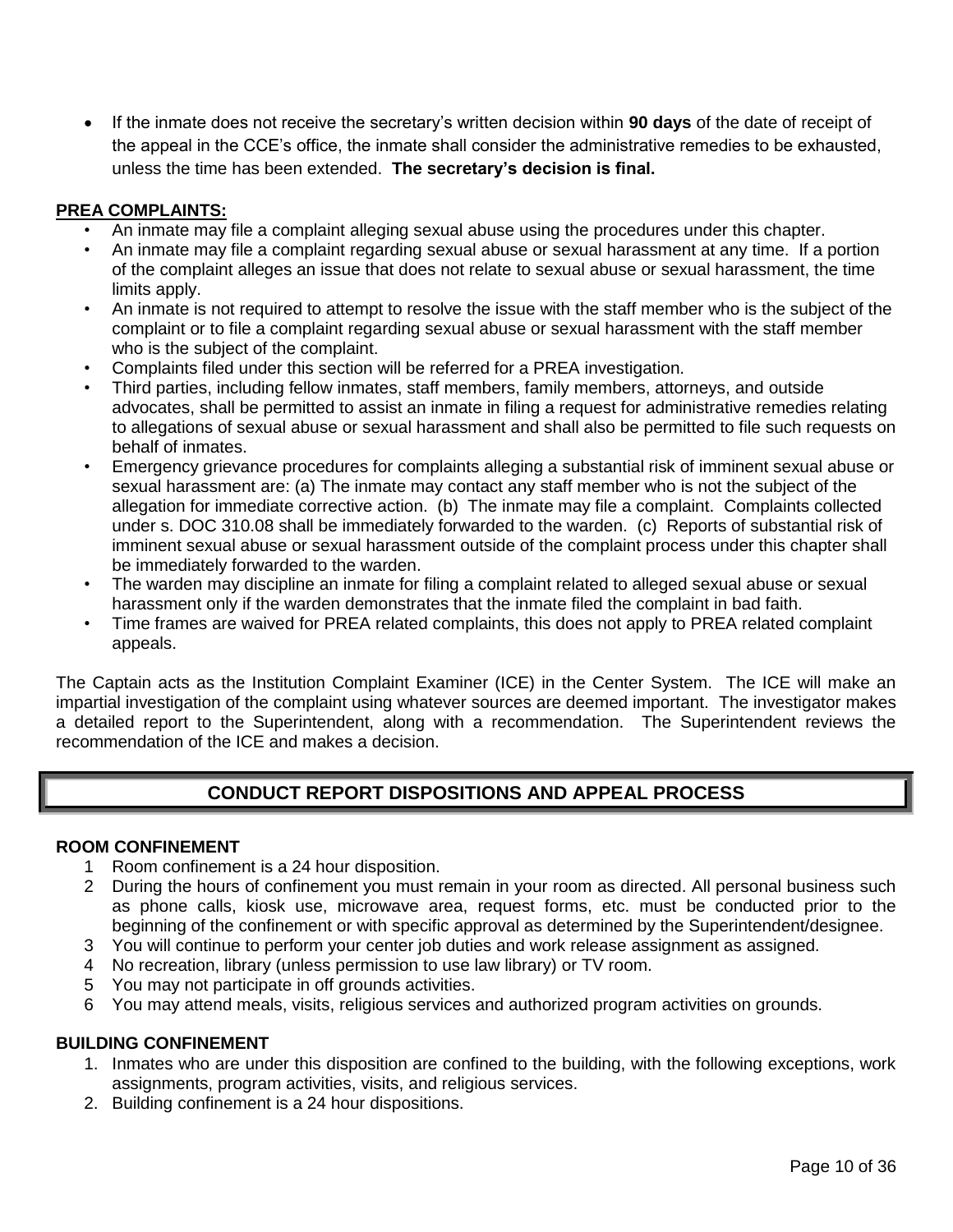#### **LOSS OF RECREATION**

- 1. Inmates are prohibited from attending any recreational activities held in the gym, recreation field and program related recreational/exercise activities.
- 2. Unless specifically mentioned as part of the disposition, inmates may use the library or TV room.

#### **CONDUCT REPORT APPEALS**

- 1. If you decide to appeal a conduct report disposition you must submit it to WCCS.
- 2. In order to submit an appeal in accordance with Wisconsin Administrative Code DOC 303.82 (1), you must mail the completed DOC-91 Appeal of a Contested Hearing form within 10 days of your receipt of the DOC-84 Major Disciplinary Hearing form to:

WCCS – Conduct Report Appeal 3099 E. Washington Ave. P.O. Box 7969 Madison, WI 53707-7969

# **CONTRABAND**

<span id="page-10-0"></span>You are prohibited from possessing any personal information concerning staff and/or other family members of staff. Such information includes, but is not limited to, address, telephone number, driver's license, school records, financial records, divorce, adoption, or arrest records, and any other unique identifiers.

You are not to have contraband in your possession at any time, including your personal rooms, center work location, project crew site, and/or work release site. Any item not listed on your property inventory or not authorized by staff is contraband.

<span id="page-10-1"></span>When returning from any off-grounds activities or events, you are not permitted to bring any items back to the center with the exception of your water container, cooler or other approved item for inmates on work release.

# **COUNTS**

#### **FORMAL COUNTS:**

A formal count is a count taken at specific times during each 24-hour period. Standing counts require inmates to stand in a pre-designated area at a specified time. SPCC has 2 formal/standing counts throughout the day. The following are the listed times and locations of the mandatory formal and standing counts:

| <b>Room Count</b>                         |
|-------------------------------------------|
| <b>Room Count</b>                         |
| <b>Room Count</b>                         |
| <b>Formal In-Room/Standing</b>            |
| <b>Room Count</b>                         |
| <b>Room Count (Weekends and Holidays)</b> |
| <b>Room Count</b>                         |
| <b>Formal In-Room/Standing</b>            |
| <b>Room Count</b>                         |
| <b>Room Count</b>                         |
| <b>Room Count</b>                         |
|                                           |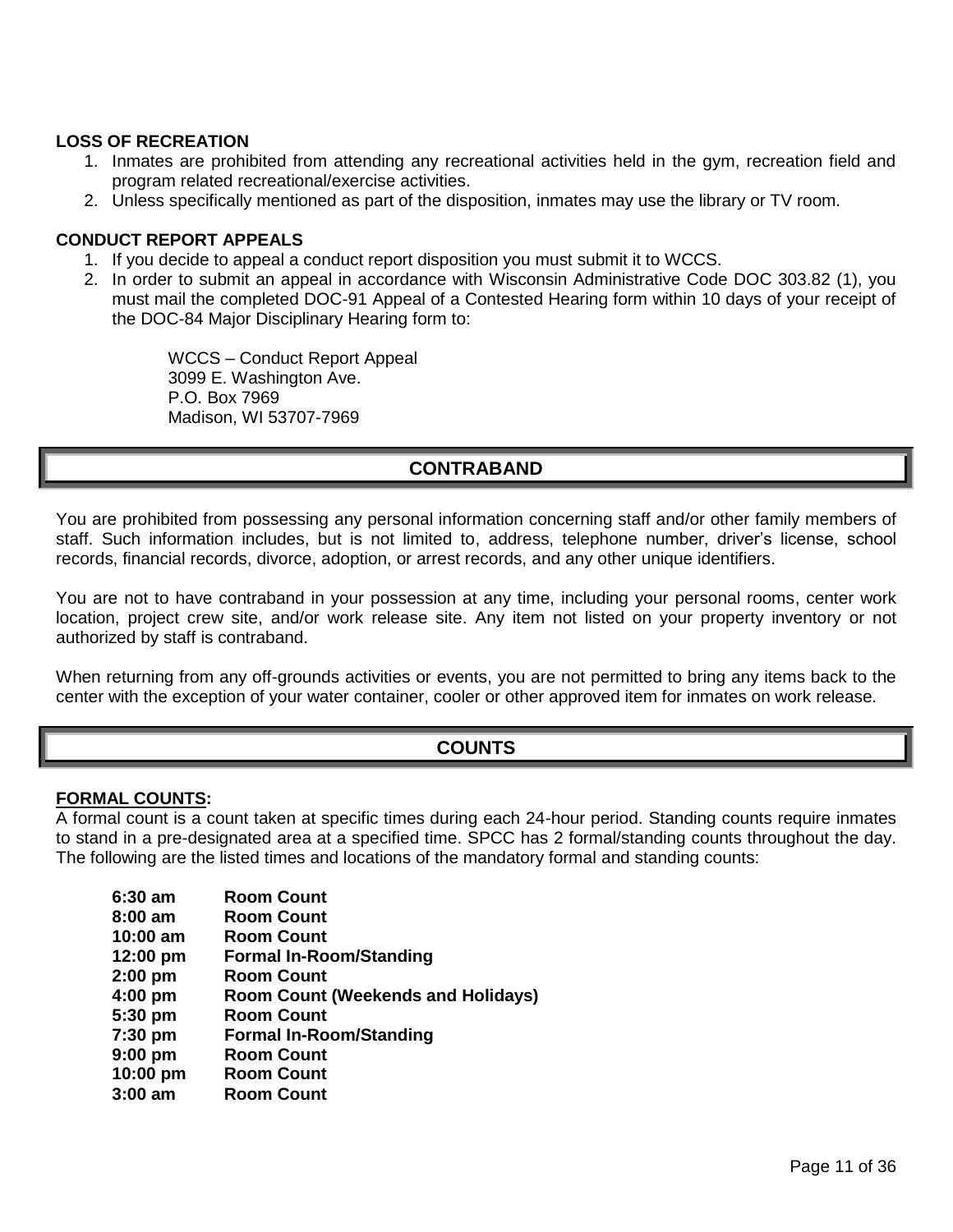Everyone is expected to be at count on time. The only exception for missing count is if you are on work release and return to the center between 12:00 a.m. and 8:00 a.m. and are asleep. Work release inmates are expected to attend counts if they have been in the center for 8 hours. You must stand for counts if you elect to stay awake after returning from a 3<sup>rd</sup> shift job.

Count is announced via the "all call" system. You must return to your room or the designated area until it is announced that count is "clear". This includes if you are working on institution grounds unless otherwise directed by a supervisor or a Sergeant.

## **EMERGENCY COUNTS:**

Emergency counts are conducted at times other than those specified for formal, standing, or census counts to ensure the immediate accountability of all inmates.

When an emergency count is announced, you are to report to your room or designated area, immediately close the door and turn on the lights. You are not to come out of your room or designated area for any reason until the Sergeant announces the count is clear.

# **DRESS CODE**

## <span id="page-11-0"></span>**GENERAL REGULATIONS:**

- 1. You must wear your ID badge around your neck at all times except:
	- in the shower
	- in your room
	- while engaging in recreational activity
	- when attending a court appearance
	- while at project crew or work release (You must have your ID in your possession at the project crew or work release site.)
- 2. You are responsible for the cost of replacing lost, stolen, or damaged cards or cords. Cords or lanyards provided for use with identification cards issued by work release sites are not to be used for your Stateissued ID.
- 3. You must wear all clothing items in the manner in which they are designed to be worn.
- 4. You will not be allowed to order or receive any shirts or pants which are larger than necessary. Sizing will be determined using the guidelines listed below.
- 5. You must wear properly-sized clothing: pants at or above the waist, shirts tucked in and shoes tied.
- 6. You must be fully dressed (shirt, pants, underwear, shoes and socks) when leaving your room and going to other areas in the center. The only exception is when going to or from the shower when robes and shower shoes will be permitted.
- 7. You will not be allowed to wear hats, caps, scarves, bags, visors, or other headgear or sunglasses anywhere inside the center, except for the following:
	- Do-rags and curlers will only be worn in your room, with the exception of to/from the bathroom during nighttime sleep hours.
	- Plastic bags are only permitted in your room.

## **CLOTHING SIZE GUIDELINES:**

Pants: The waist size shall be no more than two inches greater than your actual waist as measured at your hips. The inseam shall be no greater than the measurement from your groin area to the floor. Pants waist line will be worn at or above the waist.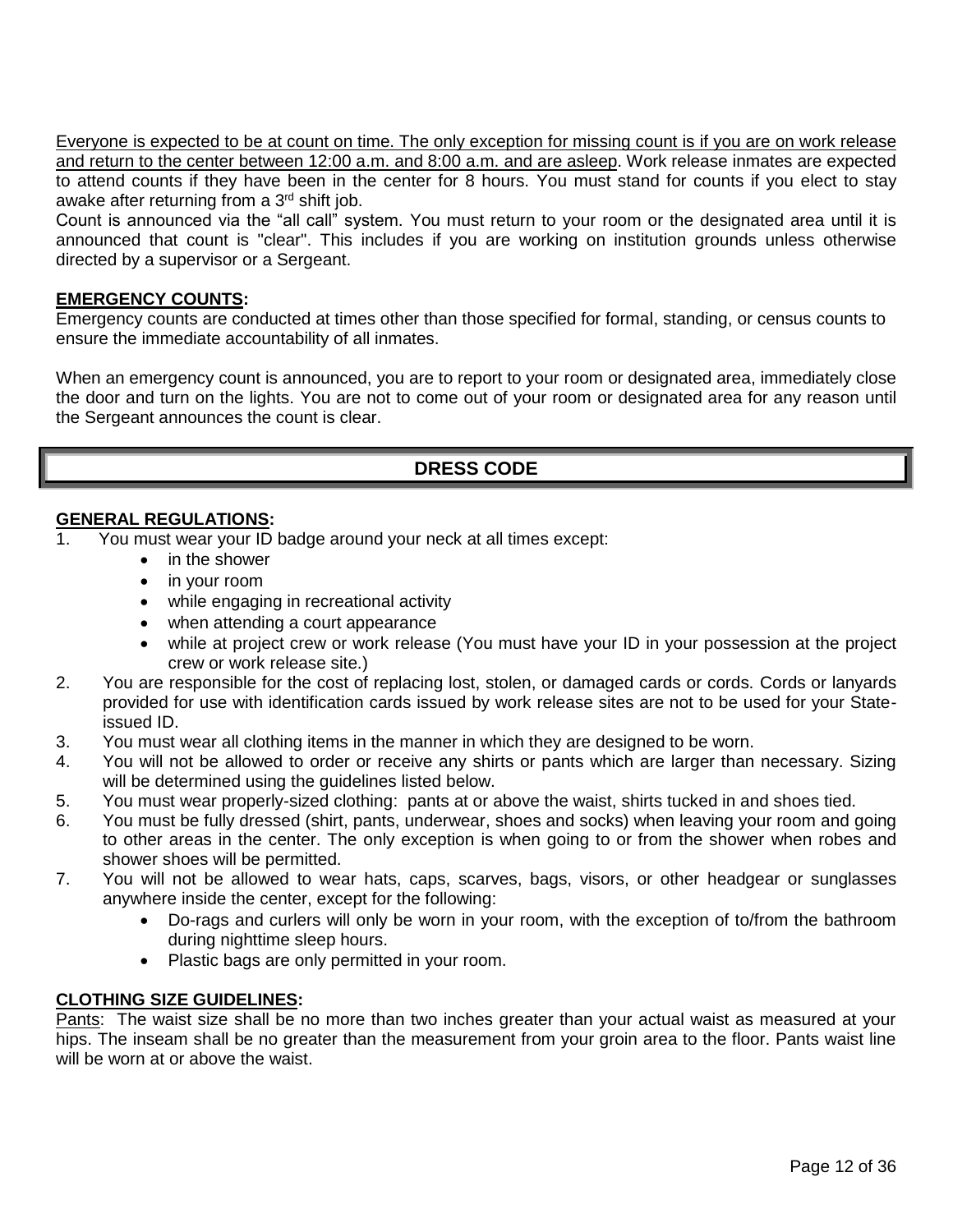Shirts: Sweatshirts, shirts, and t-shirts are sized based on your chest and/or neck measurements. Chest size is measured just below your armpits.

#### **ADMINISTRATION, DINING ROOM AND VISITING:**

You shall be properly dressed when entering the Administration, Dining Room, and Visiting areas. Proper attire includes your inmate ID, a short-sleeve t-shirt or green shirt tucked in to your pants, sweatshirt, underwear, State-issued green pants or blue jeans, socks, and shoes or boots. If you do not come with the proper attire, you will be sent back to your room to change.

#### **OFF SITE MEDICAL AND DENTAL:**

<span id="page-12-0"></span>You must wear your inmate ID, State-issued greens (shirt and pants) and boots when at these locations.

# **DUTY TO REPORT ILLEGAL ACTIVITY**

WCCS wants to provide you with a safe place to live. We also want to provide a safe place for the staff and the public. It is your responsibility to help provide a safe environment.

<span id="page-12-1"></span>If you see or hear of any illegal activity, you are required to report what you saw or heard to staff. If you do not report the illegal activity, you could receive a Conduct Report and/or be referred for prosecution.

# **EMERGENCY CONTACTS**

Inmate Emergency: In an emergency, we may need to talk with your designated emergency contact.

Complete the Offender Emergency Contact Information form, DOC-851, to provide the name, address, and phone number of two family members to be contacted. If you have questions, please contact staff.

Family Emergency: If you or center staff are notified of a serious illness or death in your family, report the necessary information to verify the emergency to your assigned social worker for any referrals or follow-up needed.

Deathbed or Funeral Visits: You may request to attend either a deathbed visit or a funeral visit of an immediate family member. You must provide your social worker with the name of the hospital, funeral home or other details. Superintendent approval is required. No out-of-state trips are allowed.

# **EMERGENCY PROCEDURES**

#### <span id="page-12-2"></span>**FIRE ALARMS:**

- 1. If the fire alarm goes off, you must immediately leave the building by the nearest exit.
- 2. Exit locations are posted throughout the center.
- 3. You are to assemble outside the building as follows:
	- Exit through the nearest emergency exit and report to the basketball court, unless otherwise directed.
	- Remain in this position until you receive further instructions from staff
	- Keep noise levels to a minimum so that everyone can hear staff instructions
- 4. Follow all staff instructions.
- 5. An emergency count will be taken.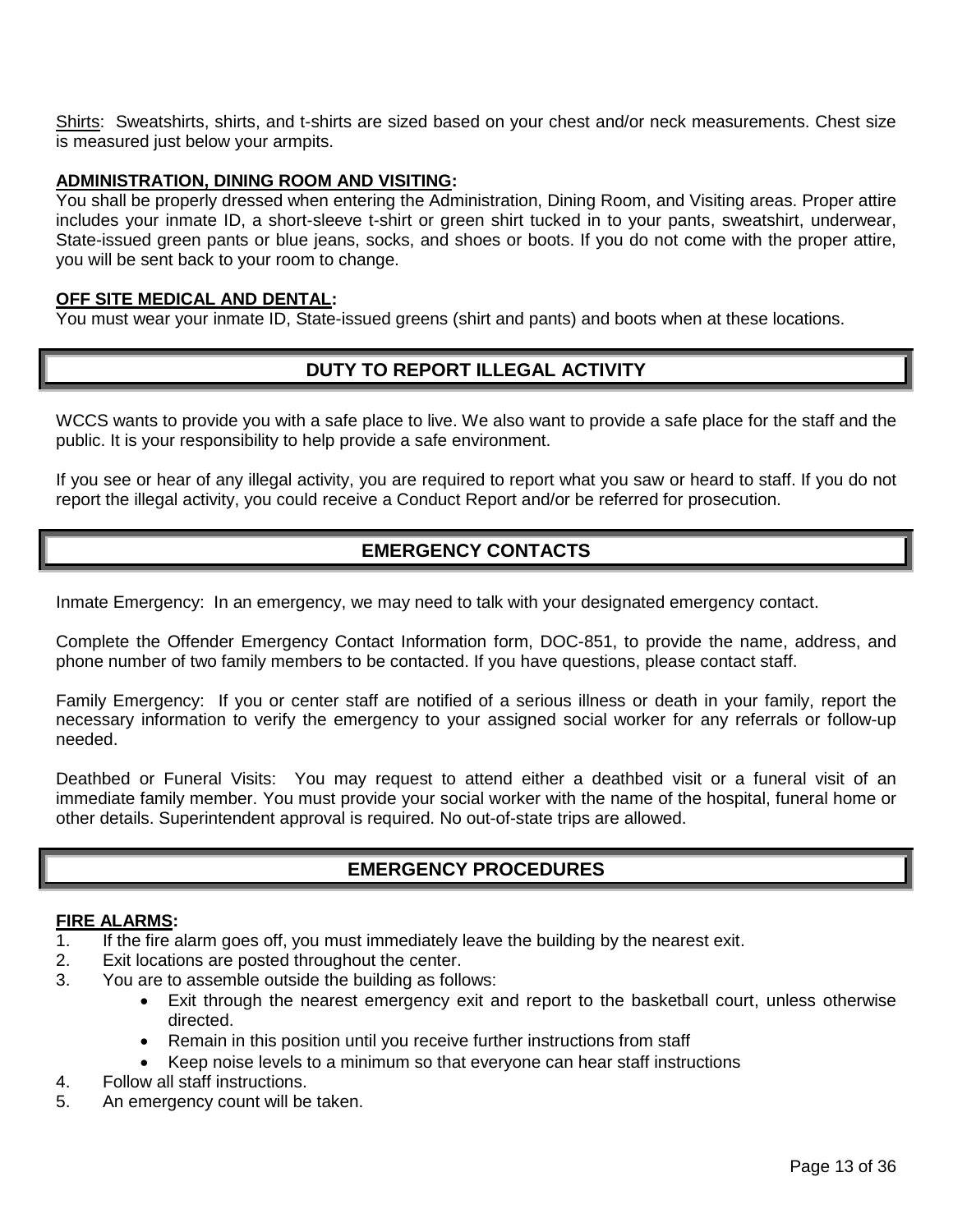6. Do not go back into the building until directed to do so by staff.

## **POWER FAILURE:**

- 1. In the case of a power failure, some operations will continue.
- 2. During nighttime hours, report to your room and remain there until you receive direction from staff.

#### **TORNADO PROCEDURE:**

- When a tornado warning is announced by staff, immediately report to the basement hallway. Sit on the floor by your assigned room number. In the event that you're exiting your room at the time the announcement is made, you may take a pillow, blanket or coat with you. (These items may be used to protect your head). Staff will give you further instruction as needed. Staff will give you further instruction as needed. Do not leave the assigned area until directed to do so by staff.
- 2. When a tornado warning is issued while driving/riding in a center vehicle, take immediate cover. The driver should attempt to contact the center with the assigned cell phone.
- 3. If you are at work release, follow the directions of your worksite's emergency procedures.
- 4. If a tornado damages the work site to the extent you cannot remain there you must contact the center immediately and follow staff direction provided for your return to the center/DOC.

#### **OTHER EMERGENCIES:**

The on-duty staff will determine when an emergency exists. Follow all instructions and directions given by staff.

#### **DRILLS:**

<span id="page-13-0"></span>Drills will be held to familiarize you with emergency procedures and reporting locations. All drills should be taken seriously and directions followed as if it is a real event.

## **ESCAPE PRECAUTIONS**

Any unauthorized leave from the center or assigned off-grounds function is an **escape**. It is a felony punishable by up to five years' incarceration consecutive to your present sentence and a fine of \$10,000.

Leaving the center or worksite without permission, failure to return from your work release or other off-grounds placement as scheduled, or failure to return from a recreational outing is an escape. If you escape, appropriate action will be taken to obtain your arrest, and you will be referred for prosecution.

<span id="page-13-1"></span>The center boundaries are clearly marked. Movement beyond center limits without authorization may result in disciplinary action or escape charges. You are responsible for knowing all center limits.

# **HEALTH SERVICES/SICK CELL AND LAY-IN**

Access to Medical, Mental Health and Dental Services

#### **EMERGENCIES:**

Notify any staff member immediately.

An emergency is defined as life threatening and/or needing immediate medical attention.

#### **ROUTINE CONCERNS:**

Complete a Health Services Request and Copayment Disbursement Authorization form, DOC-3035. Fold the form as noted in the Health Service Request section and place in the center HSU box.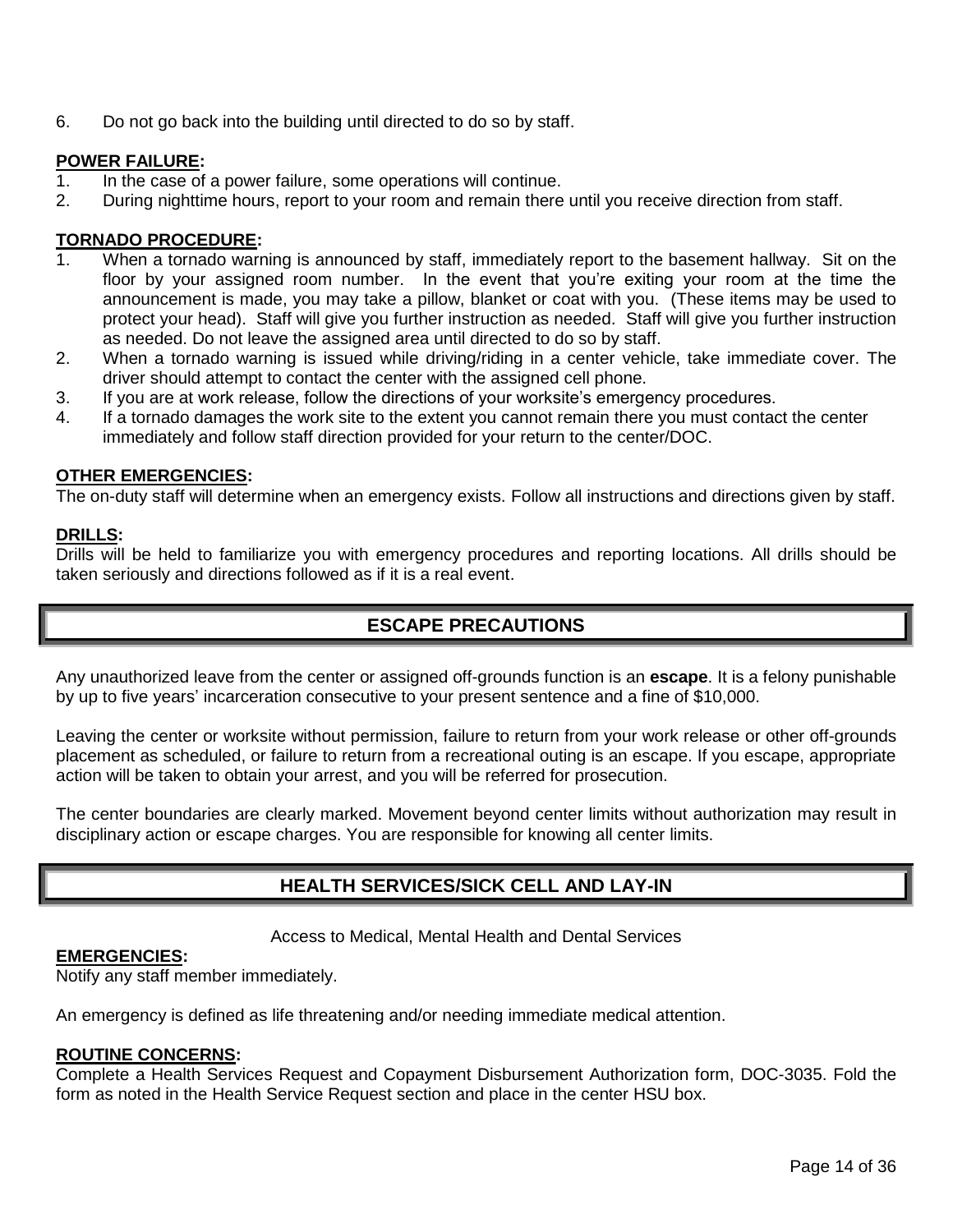## **COPAYMENT:**

A copayment of \$7.50 will be charged for routine requests that result in face-to-face contact initiated by you (patient) when a copayment is required. You will not be refused health care for inability to pay a copayment.

- 1. You will not be charged for written responses, medication refills, review of medical records, medical emergencies, or work-related injuries. **Work-related injuries must be reported to your work supervisor at the time of injury. Upon return to the Center, you must report the injury to the Work Release Coordinator.**
- 2. You will not be charged for contacts with PSU staff.

#### **INMATE-INITIATED REQUESTS INCLUDE:**

- 1. Request for health services by you
- 2. Request by third parties (others) including:
	- Request for health services on your behalf by a relative
	- Request for health services by an attorney
	- Requests from correctional staff on your behalf

#### **NURSING SERVICES:**

Nursing services at SPCC are available 30 - 35 hours per week at various times.

#### **HEALTH PROFESSIONAL REFERRAL:**

- 1. The nurse will evaluate you and determine the nature of the problem and how it should be treated.
- 2. A referral for dental, psychological, or further medical care will be made to other healthcare providers (including local physicians, local hospitals, or the UW Hospital) as deemed appropriate by healthcare staff.

#### **MEDICATION AND REFILL PROCESS:**

- 1. All medication must be kept in the original container and locked in your footlocker, drawer or cabinet.
- 2. Medications may never be sold, loaned, traded or given to another inmate.
- 3. To request a refill of your medication, complete a DOC-3035C Medication/Medical Supply Refill Request form. Place the form in the HSU mailbox. You will receive notice of the status of your refill request.
- 4. Allow seven days for all medication refill requests to be reviewed.
- 5. Over-the-counter (OTC) medications must be purchased from canteen.

## **ACCESS TO MEDICAL RECORDS:**

To view your medical record or receive photocopies of medical records, you must submit a DOC-3035 Health Services Request and Copayment Disbursement Authorization form to the nurse. You must note on the request form if you want to view your medical record or receive copies. A fee of \$.15 per page will be assessed for copies of your medical records. You will be required to complete a DOC-1163A Authorization for Use and Disclosure of Protected Health Information form before you can receive copies of your medical record.

Upon a request to view your medical record, an appointment will be made for you. You may take notes while you view your record. You are not allowed to remove anything from your medical record.

After your release, you can request your primary care provider obtain your records from the Department of Corrections for continuity of care by sending a release of information to:

Dodge Correctional Institution Attn: Inactive Central Medical Records 1 West Lincoln St. PO Box 661 Waupun, WI 53963-0661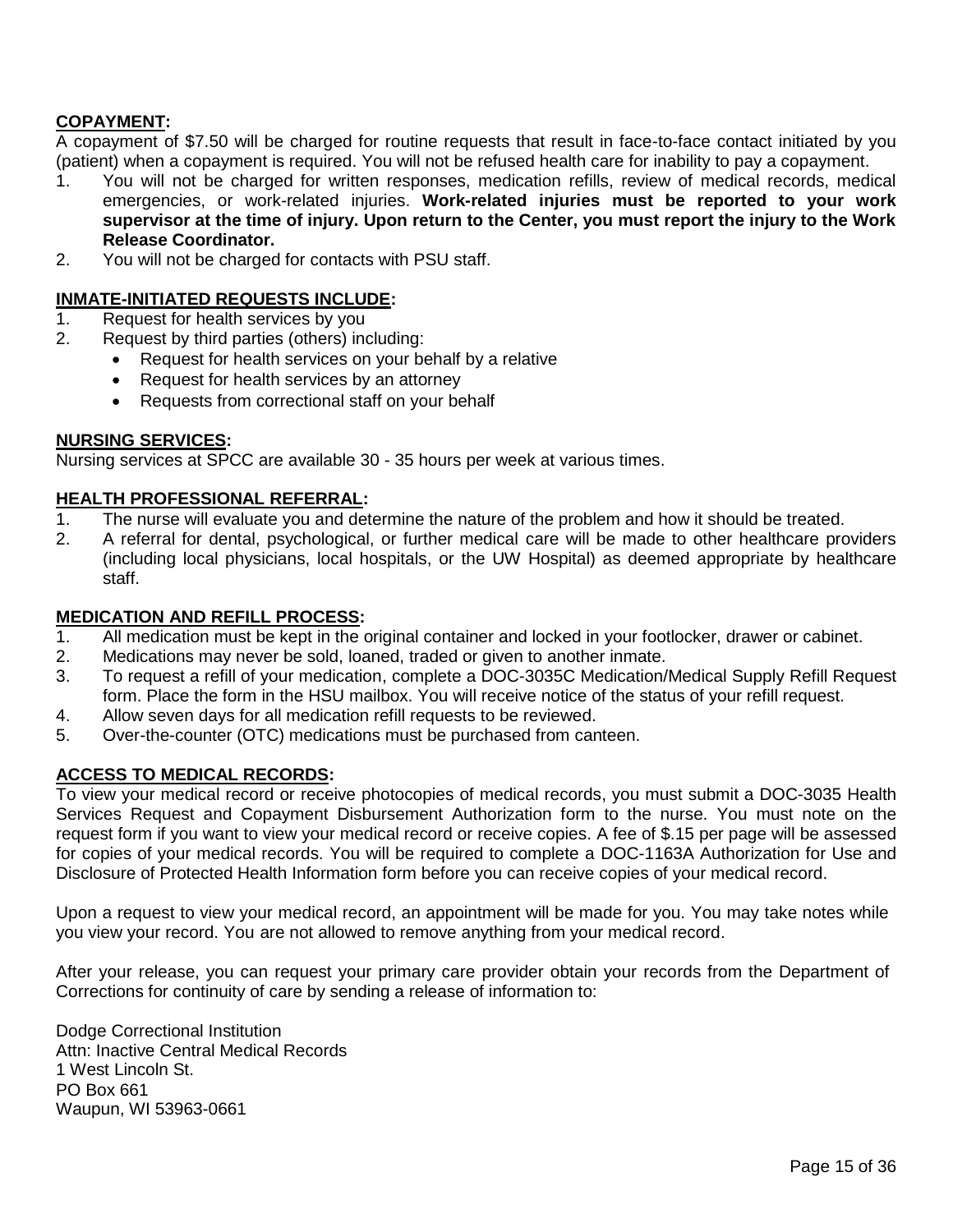## **SICK CELL AND LAY-IN:**

Lay-In: A **non-paid** status indicating you have been excused from your work or program assignment by designated staff until the next day. Inmates on lay-in will be on room confinement until the start of your next work or program assignment.

Sick Cell: A **paid** status at an involuntary unassigned rate. Sick cell status must be established by Health Service staff. HSU will determine directions regarding activities for sick cell which will be communicated per form DOC-3332B Medical Restrictions/ Special Needs.

Any illness that prevents you from reporting to your work or program assignment must be reported to Officer Control at least 2 hours before the start of your shift**.**

If you are on work release, you must notify security staff a minimum of 1½ hours prior to the scheduled start of your shift. In the event you become ill less than 1½ hours prior to the start of your shift, you will notify a security staff member immediately to ensure the employer is provided adequate notice.

Inmates in a sick cell or lay-in status will be required to adhere to the following rules:

- 1. The on-call nurse will be contacted if your health appears to have deteriorated and you are in need of immediate medical assistance. Contact with the on-call nurse shall also be made in the event staff has any concerns or questions about your health/needs.
- 2. You must remain in your room with the door closed or at your assigned bed.
- 3. You may be required to turn in all of your electronics.
- 4. Unless excused by Health Services, staff will determine if you will report to the dining room or receive an in-room tray.
- 5. You will only be allowed to leave your room, or assigned bed, to use the washroom, shower, attend meals, in the event of an emergency, or due to change in medical status.
- 6. You will participate in the formal counts unless medically excused by HSU personnel.
- 7. If it is determined you have a contagious illness, activities and visitation may be restricted for the safety of others.
- 8. Sick cell may only be extended on a day-to-day basis with the approval of a health care professional.
- 9. If you are placed into a sick cell or lay-in status on a Friday, you will remain in that status until the following Monday or until cleared by Health Services.
- <span id="page-15-0"></span>10. If you are placed in sick cell status as a result of an injury sustained in a job-related accident, you shall be compensated at the rate you were earning in your center job.

# **HOUSING RULES AND GUIDELINES**

An important part of everyday living consists of how you look, your personal hygiene, and the condition of your living area.

## **ROOM ASSIGNMENTS/LIVING QUARTERS:**

- 1. A Sergeant will assign you to a room upon your arrival. You are not permitted to select your own roommate.
- 2. You are responsible for any damage and/or contraband in your room. Therefore, anytime you are assigned a new room, inspect your room as soon as you move in and report damage/contraband to a Sergeant immediately. If you do not report it, you will be held responsible.
- 3. One locker will be provided to you. A padlock, if requested, will be provided for the footlocker. You will be charged \$10 for replacement of a lost or damaged padlock.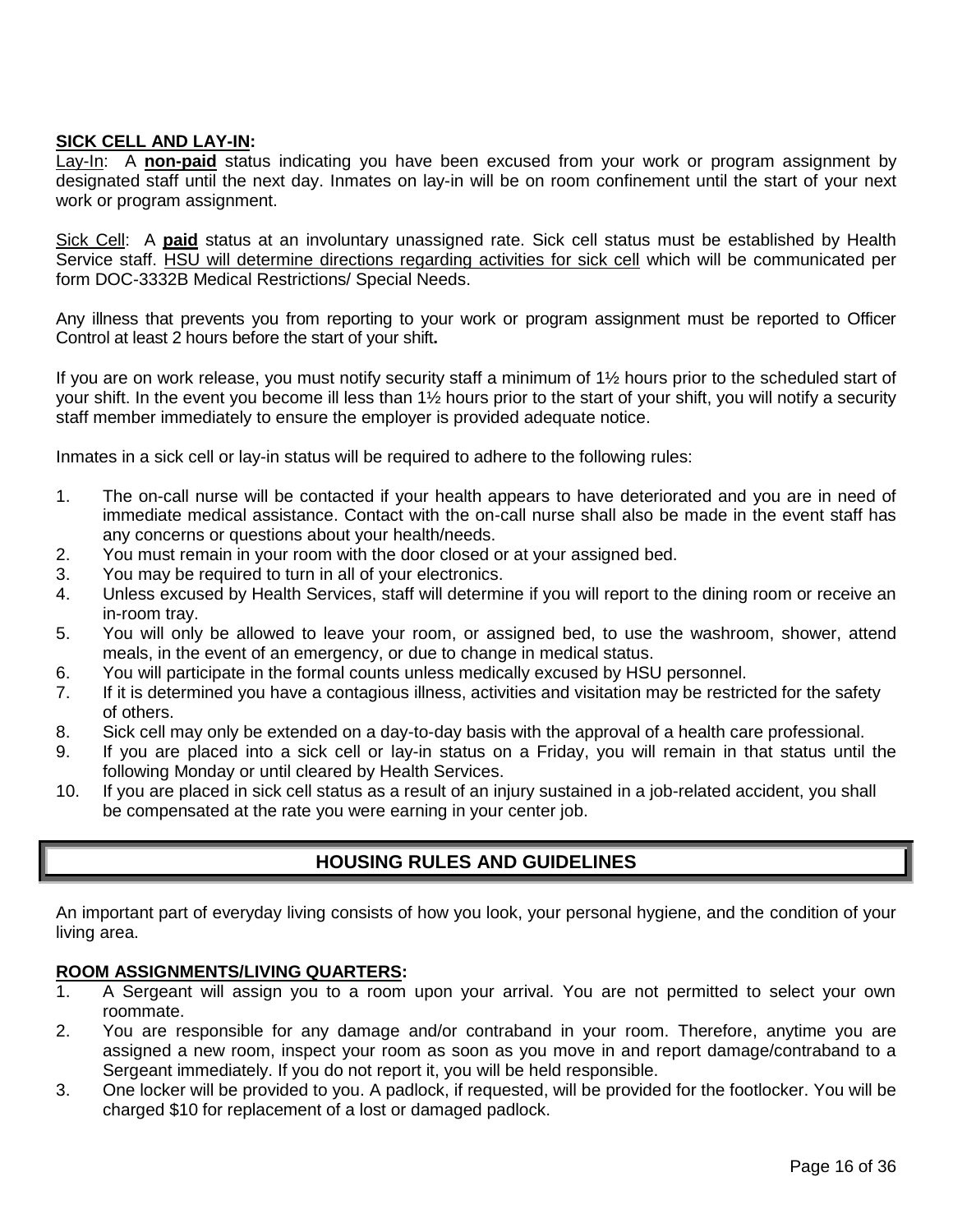- 4. Room Key
	- You will be issued one key.
	- If you lose or break your room key, or leave the center upon release with your room key, you will be charged \$5.00 for a replacement key.
	- Inspect your key frequently for damage or cracks.
	- If you bring a damaged key to the attention of a staff member before it breaks, your key will be replaced at no charge.
	- You must turn your key in to the Sergeants when you leave the center and pick it up upon returning.
- 5. Anytime you are assigned a new room, you are responsible for fully cleaning the room you are vacating before you move. You must take all your bedding with you, including sheets, blankets, pillowcases, and towels. Leave the pillow and mattress.

## **STORAGE:**

- 1. Shoes are to be stored under the bottom bunk or in the footlocker.
- 2. All property, state or personal, must be stored in the wall closet or footlocker other than your radio, alarm clock, fan, and TV.
- 3. Locker or closet doors must be closed at all times when not in use.
- 4. Footlockers may not be lined with any material (newspaper, towels, etc.).
- 5. Padlocks must be secured to footlockers or drawers at all times.
- 6. TVs, radios and typewriters boxes, if retained must be stored empty.

## **FLOOR CLOSURE TIMES:**

The officer station and inmate hallways are closed 5 minutes before each shift change (5:55 a.m., 1:55 p.m., and 9:55 p.m.), 5 minutes before each meal service, and during formal counts. The floors will re-open when staff makes the announcement.

## **INSIDE THE CENTER:**

- 1. Officer Control is off limits to inmates.
- 2. Only staff may identify persons and authorize entry into the building.
- 3. Do not loiter in front of Control or in the hallways for any reason.
- 4. Do not remain in or enter the dining room, visiting room, or kitchen at any time without permission.
- 5. You may only enter the hallway of your assigned room.
- 6. Do not prop open any door without staff permission.
- 7. All socializing is to be done in the TV/game room.
- 8. No personal cups or mugs are allowed in the dining room.
- 9. Canteen food items are only allowed in your room.
- 10. You may only use microwave safe items in the microwave. Wash basins are prohibited.
- 11. You may only heat your food or drink in the microwave. Combining food items with another is prohibited.
- 12. Running in the center is not allowed. You are expected to walk at a normal pace.
- 13. Notify staff of any items that are broken or in need of repair.
- 14. You may request a clothes iron from a Sergeant.
- 15. Razors must be disposed of properly by placing them in the puncture proof container in the designated location.
- 16. In accordance with the Prison Rape Elimination Act (PREA) standards, an audio and visual (blue light) notification will be made when a person, who is the opposite gender of inmates assigned to a housing unit, enters the unit.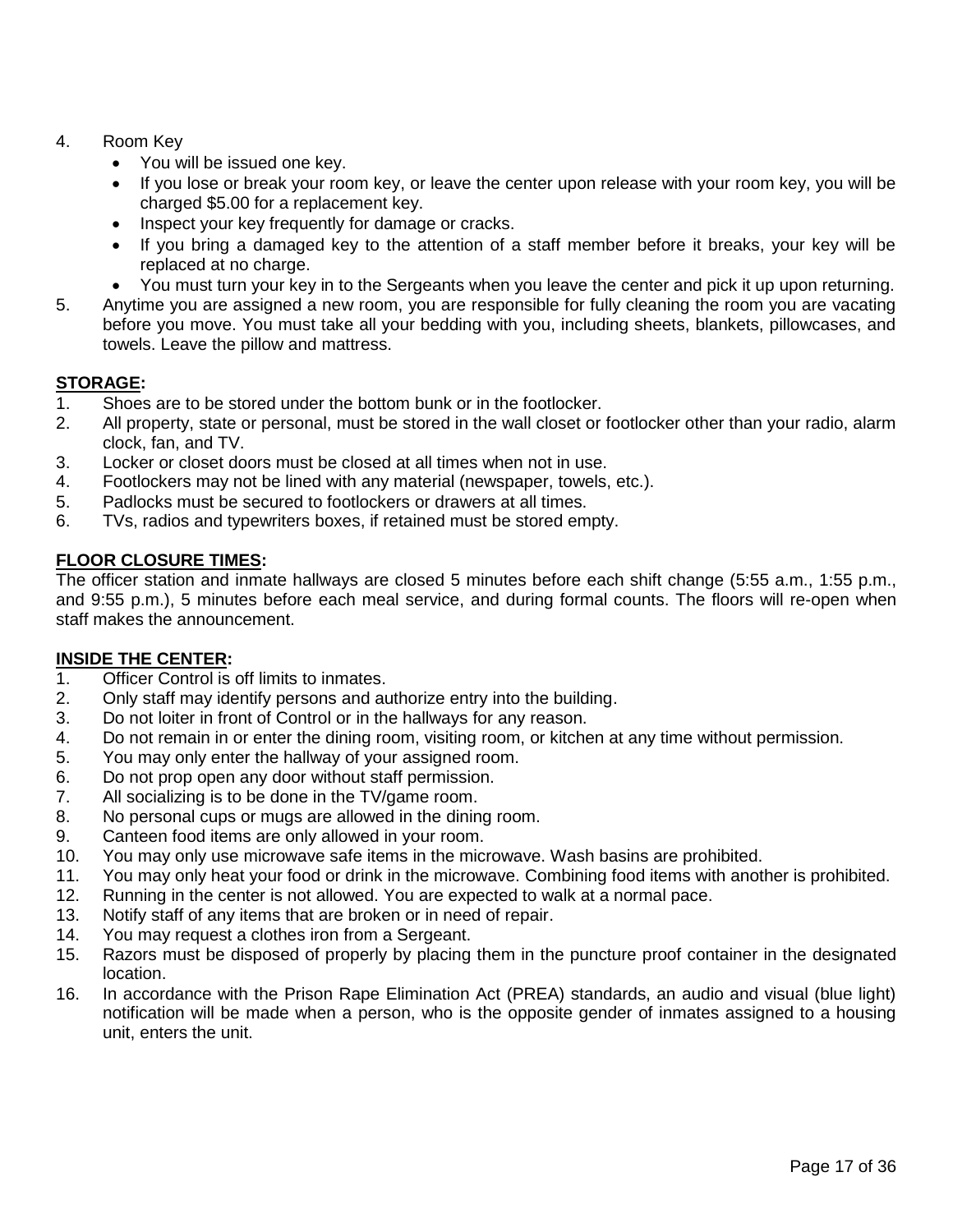## **CENTER GROUNDS:**

- 1. There is absolutely no contact with the public. This includes talking, waving, holding an arm up with a hand closed or open, passing notes, or any type of gestures used with the body or an object.
- 2. You must wear a shirt/tank top and pants or shorts during recreation. The waist line of pants and shorts will be worn at or above your waist.
- 3. You are not to approach the fence or cross center limits for any reason.
- 4. You must stay on the walking track.
- 5. You must sit at picnic tables in a normal fashion. No sitting on top of the tables, lying on top of the tables, or straddling the bench of the table is allowed.
- 6. Personal mugs, cups, or bowls are not allowed outside without approval.
- 7. Do not hang clothes or other articles on any fence.
- 8. Do not leave the center grounds for any reason without permission.
- 9. The parking lot, pheasant pens, farm, dog kennel, maintenance garages and garden are off limits, unless specifically authorized by staff.

#### **BULLETIN BOARDS:**

- 1. Information such as rule changes, schedules, announcements, appointments, and center information will be posted. You should look for and read new postings daily. You are responsible for knowing this information.
- 2. Bulletin boards are located at the following locations: Main hallway by the library and the recreation rooms.
- 3. You may not post, remove or alter any material on the bulletin boards.

#### **ROOM REGULATIONS:**

- 1. Staff must have a clear and unobstructed view of your room at all times. No items may be placed in the window of your door.
- 2. Room/furniture layouts are standardized. You may not rearrange the furniture in your room.



- 3. Rooms must be kept clean at all times.
- 4. Beds must be made when you are not sleeping in them.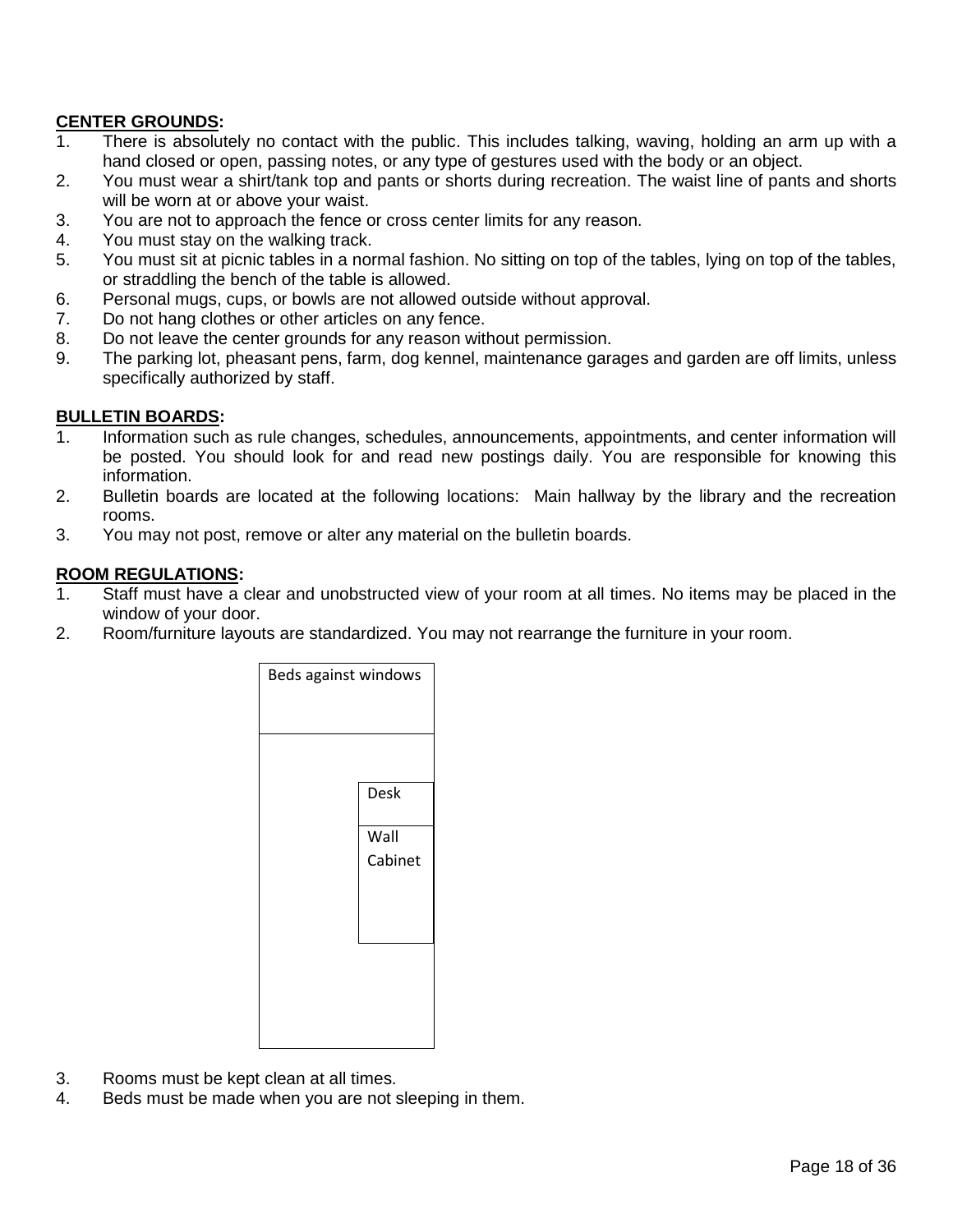- 5. Do not place anything in front, behind or near the door that interferes with opening and closing of the door.
- 6. The room door must be locked at all times, whether you are inside or outside of the room.
- 7. Do not tamper with the door lock. Do not put any object in the door to hold it open or keep it from closing completely.
- 8. Do not tamper with the smoke detector for any reason. Covering the smoke detector's sensors is prohibited.
- 9. The bulletin boards in your room are used to hang photos of family and friends, cards, calendar and schedules.
- 10. Posters and cutouts from magazines are contraband and will be removed by staff.
- 11. Do not attach or hang anything to/on the air vents, walls, ceiling, light fixtures, windows, bed, footlockers, wall lockers, or blinds, by any method.
- 12. Cords, string or other material may not be strung across the ceiling, floors, or walls.
- 13. Talking to someone outside of your window is not allowed.
- 14. Do not place anything on the windowsill.

## **ROOM INSPECTIONS:**

- 1. Room inspections may be conducted at any time.
- 2. Following a room inspection, you may be provided with a notice that indicates what needs to be cleaned or corrected.

## **CLEANING SUPPLIES:**

- 1. Cleaning supplies may be obtained from the janitor's closet next to the dining room or Officer Control.
- 2. Cleaning supplies may not be kept in your room.

## **PERSONAL ELECTRONICS:**

- 1. Headphones or earbuds must be on your ears at all times when electronics are in use. Staff will direct you to reduce the volume if the sound is excessive.
- 2. All electronic equipment must remain in your room.
- 3. All lights, lamps, and electronics (radio, television, fans) must be turned off when you are not in your room.

## **NOTARY SERVICES:**

- 1. To request notary service, complete an interview request slip and send to the Notary.
- 2. The Notary will schedule an appointment with you to review the documents and determine if the service will be provided in accordance with DAI 300.00.56 Notary Services to Inmates.
- <span id="page-18-0"></span>3. Do not sign documents prior to your appointment with the Notary.

# **INMATE ACCOUNTS**

The official record of your inmate account is maintained in the WCCS Business Office in Madison, Wisconsin. You are responsible for keeping copies of your disbursement requests and account statements. It is not the responsibility of center staff to do this for you. You will receive a Trust Account Statement every two weeks. You should review this statement for accuracy. If you have a question or concern about your statement, refer to the Chain of Command section of this handbook. Refer to WCCS 900.30.01 Inmate Spending for specific account quidelines.

The following abbreviations may be listed in the Account Activity section of your Trust Account Statement.

**REG** Regular Account **REL** Release Fund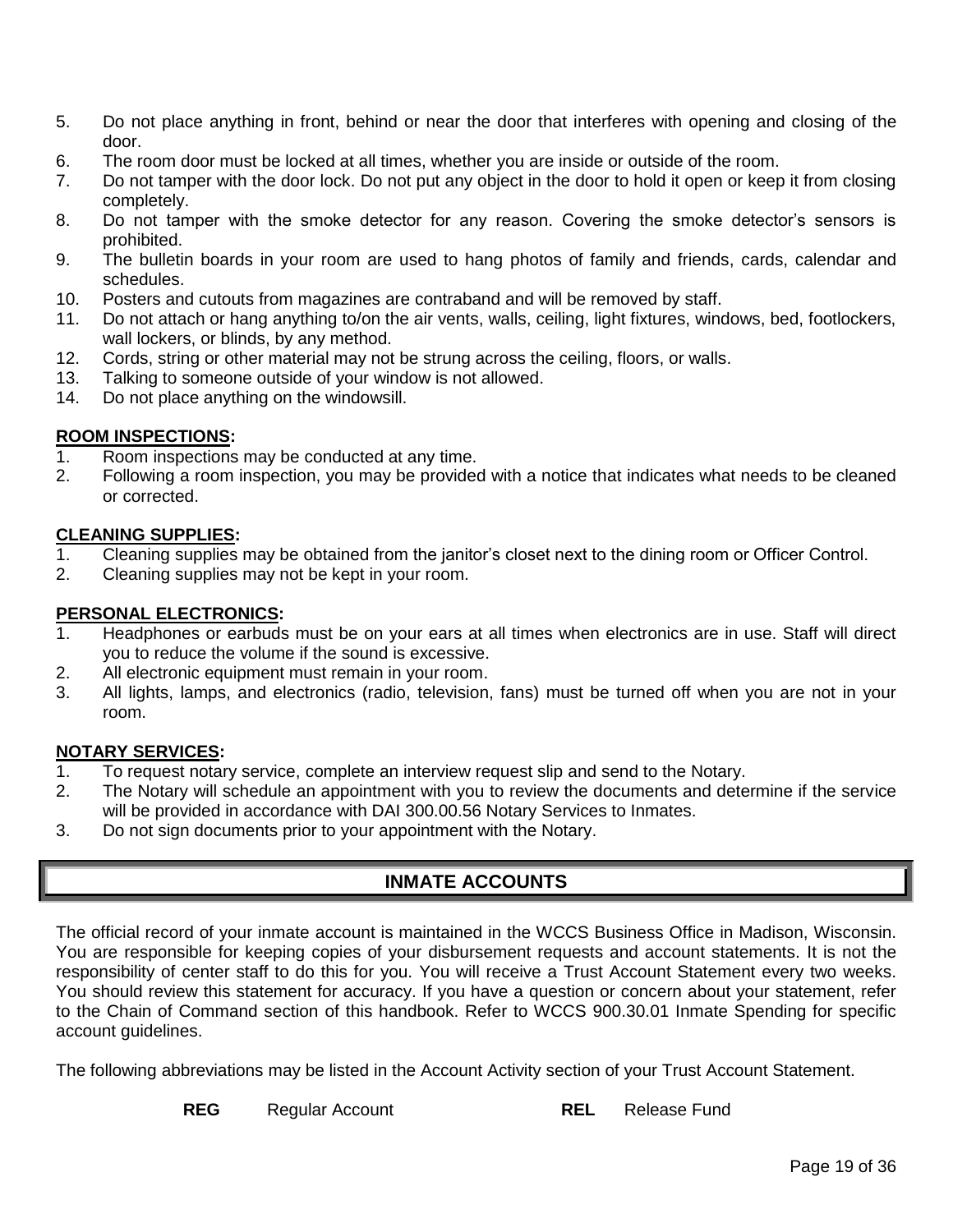| <b>RS</b>  | <b>Release Savings</b> | <b>WR</b> | <b>Work Release</b> |
|------------|------------------------|-----------|---------------------|
| WRS        | Work Release Savings   |           | <b>SAV</b> Savings  |
| <b>BON</b> | <b>Bonds</b>           |           |                     |

| ΝR  | <b>Work Release</b> |
|-----|---------------------|
| SAV | Savings             |

# **OPENING AN INTEREST-BEARING SAVINGS ACCOUNT:**

If you currently do not have RS, SAV or WRS accounts, please write to the Office Support Staff requesting a form to open the account. When you receive the form, complete the information and attach the form to your completed disbursement request. No envelope is needed for the disbursement request. Interest is posted to your inmate account.

## **TRANSFERRING BETWEEN ACCOUNTS:**

You may request to transfer funds between sub-accounts by submitting a disbursement request. No envelope is needed for the transfer of fund requests. The following sub-account transfers may be requested:

- 1. Transfer from REG to REL
- 2. Transfer from REG to SAV
	- a. A minimum of \$50 is required to open an account
	- b. Monthly transfers of \$20 or more may be requested
- 3. Transfer from WR to WRS
	- a. A minimum of \$100 is required to open an account
	- b. Monthly transfers of \$100 or more may be requested
- 4. Transfer from REL to RS
	- a. A minimum of \$50 is required to open an account
	- b. Monthly transfers of \$20 or more may be requested

## **CLOSING AN INTEREST-BEARING SAVINGS ACCOUNT:**

To close a SAV or WRS account, complete a disbursement request to close the account and transfer the funds to the account the funds originally came from. No envelope is needed for the disbursement request.

Close Account and Transfer Funds from SAV to REG Account Close Account and Transfer Funds from WRS to WR Account

## **CHILD SUPPORT:**

If you are approved for work release, you must complete a DOC-371 Offender's Statement of Financial Obligations form to verify you understand your obligations. If deductions are currently being withheld from your account by WCCS and you gain employment through the Work Release Program**,** your employer may also receive an order to withhold child support from your work release payroll check. Deductions will be taken per the court orders by both the work release employer and WCCS until a termination order is received in the WCCS Business Office. It is your responsibility to contact the Child Support Agency to have them issue a termination order for the WCCS deduction. Please have them fax it to the WCCS Business Office at (608) 240- 3334. Make sure they have your name and DOC # listed on the order.

## **DISBURSEMENT REQUESTS (DOC-184):**

To complete or submit a disbursement request:

- 1. Be sure all information on the disbursement request is complete and legible.
- 2. Sign and date the request before submitting.
- 3. Make sure that you have the correct postage when an envelope is needed to process your request (non-DOC vendor purchases, money to family, or sending documents to court).
- 4. Attach the envelope to the disbursement request or place the disbursement request inside the envelope.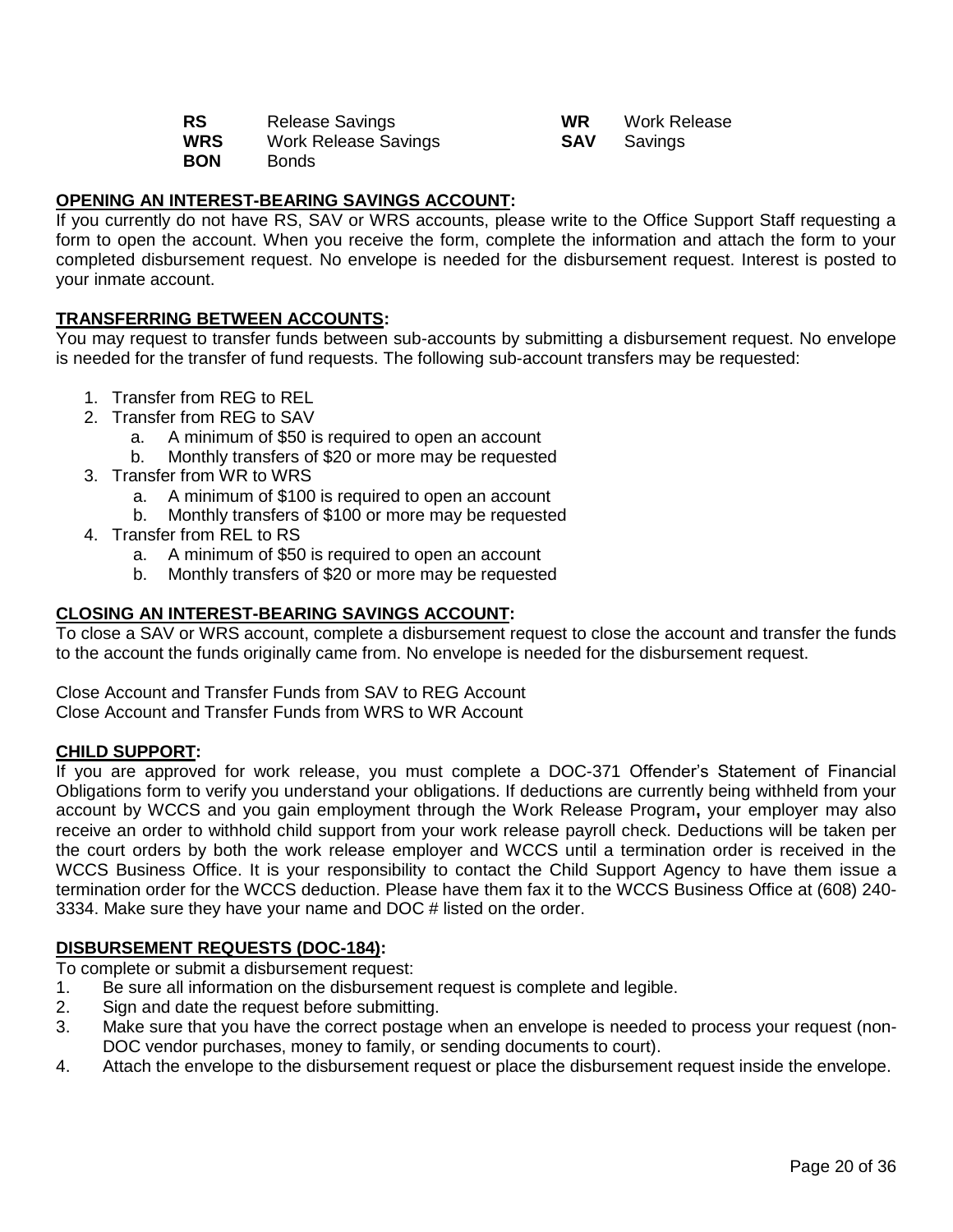Authorization/Approval:

- 1. Disbursement requests are reviewed by designated center staff.
- 2. Generally, disbursement requests will be reviewed by center staff within seven days of receipt.
- 3. Disbursement requests that are denied by center staff will be returned to you.
- 4. Approved disbursement requests are mailed to the WCCS Business Office for processing.

Processing Your Request:

- 1. The WCCS Business Office reviews your request to determine if your request is allowable and if you have sufficient funds for the purchase.
- 2. You will receive the yellow copy of the disbursement request for your records.

Types of Requests:

1. Support Requests: Up to \$25 may be mailed to one close family member once per month. Make the request payable to the family and include an addressed, stamped envelope. "Close family member" under ss. DOC 309.08 and 309.41 to 309.49 is defined as the inmate's natural, adoptive, step and foster parents; spouse; children; grandparents; grandchildren or siblings.

The Superintendent must approve a request to send more than \$25 to a close family member. Provide an explanation for the increased amount along with the disbursement request. If approved, the Superintendent may require you to match the amount of money approved to pay off a court ordered financial obligation.

- 2. Copies: The cost for copies is \$0.15 per page. Submit a disbursement request to designated center staff. Indicate the number of copies requested and attach the documents to be copied to the request. Staff will calculate the amount once the copies have been made. An envelope is not needed.
- 3. Photos: The cost for photographs is \$2.00 per photograph. Make the request payable to the Photo Project.
- 4. For any other type of disbursement request, ask center staff for assistance in completing the form.

#### **MONEY TRANSACTIONS:**

Money orders or personal checks to be deposited in an inmates account must be sent to Access Corrections at the following address:

Secure Deposits-Wisconsin DOC PO Box 12486 St. Louis, MO 63132

Make payable to Access Secure Deposits and have offenders name and ID on the money order or check (10 Day Hold) and mail with the completed Access Money Order Deposit Slip ( available online) (black or blue ink only) to the above address.

Funds may also be deposited into an inmates account by going to **AccessCorrections.com**, by calling **1-866- 345-1884** or at **Cash Walk-In sites**. To find locations, go to **CashPayToday.com**

Funds are typically deposited into the inmates account within three business days. Upon receipt in the WCCS Business Office, activity will be posted to your regular account and a receipt mailed to you at the center. The transaction will also be listed on the Trust Account Statement provided to you by center staff.

The WCCS Business Office or facilities will no longer accept Money Orders, Western Union, or Cashier Checks.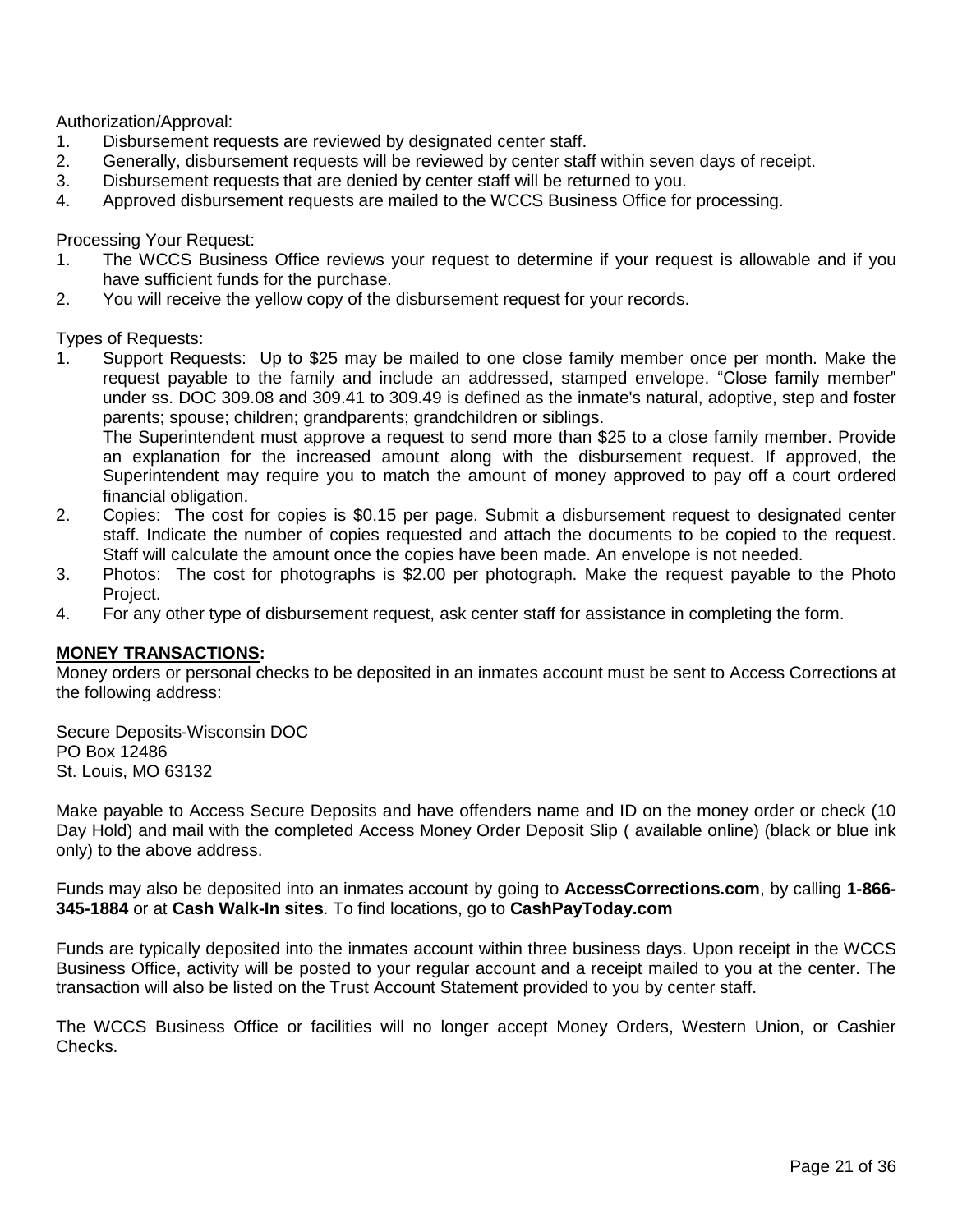In the event a money order or check is received at the Center, you will need to provide a postage-paid envelope and the money order/check will be sent to the original sender in the envelope you provide. Center staff will not forward money orders or checks.

## **MONTHLY TRANSFER OF FUNDS FOR CANTEEN PURPOSES:**

Inmates who are active on work release the first day of the current month are eligible for transfer of funds from their work release account to their regular account up to the maximum of \$42.00 per week for canteen or regular account spending. The funds must be available in your work release account at the time of transfer. If the maximum amount was not available in your work release account at the time the monthly transfer occurred but funds are now available, submit a Disbursement Request to center staff to request the remaining balance be transferred within the next two months. Contact center staff when you think you are eligible for a transfer of funds, but nothing is listed on your Trust Account Statement. WCCS Business Office staff will review your account and funds will be transferred if appropriate.

## **PAYROLL:**

Institution payroll is processed BI-WEEKLY. You will be paid for the number of expected hours of work for your work assignment. After payroll has been processed and you receive your biweekly Trust Account Statement, verify that your payroll is correct. If you find any discrepancies, write to the Office Support Staff stating what the discrepancy is. The information will be verified and corrected if needed.

## **ROOM AND BOARD:**

Room, Board and Transportation fees for inmates on work release will be deducted as work release compensation and posted to the inmate's trust account by the WCCS Business Office. This may occur after you have been released. Deductions are based on the percentages and limits provided in DAI Policy 309.45.02 Inmate Trust System Deductions. Occasional delays in posting of work release compensation may occur due to incomplete information submitted by the employer or due to workload in the Business Office.

The date of the posting of work release compensation to your account, not the month in which the money is earned, is the date used for determining room, board and transportation charges. This means that if the pay period ends during one month and is not received until the following month, charges apply for the month received in the Business Office. Note that, due to lay-offs, job changes, etc, you may not be working when your paycheck arrives at the Business Office. You are still responsible for room, board and transportation charges.

## **RELEASE INFORMATION:**

7-14 work days prior to your release from SPCC, your account will be closed. Your agent determines if you will be released with all of your funds or if your funds will be managed by your agent for reasons noted on the DOC 0015-"Offender Release Authorization". You will also receive further closeout information from the Office Support Staff upon the closing of your accounts.

It is your responsibility to notify your employer of your new address so that they may mail your tax statements to you at the end of the year. All checks, including funds while on work release, must be sent to the WCCS Business Office for processing.

The WCCS Business Office will hold up to \$75.00 from your funds available at release to cover purchases not yet received. A final close out of the trust account will be completed once all transactions have been posted to your account. This may take up to 6 weeks if you were on work release.

## **BUS TICKETS:**

At least 45 days prior to your scheduled release, complete an interview request and submit to your social worker, indicating your release date and where you need to go. If you are being released to an out-of state placement, information will be sent back to you regarding the amount of the ticket and the procedure for submitting a disbursement request.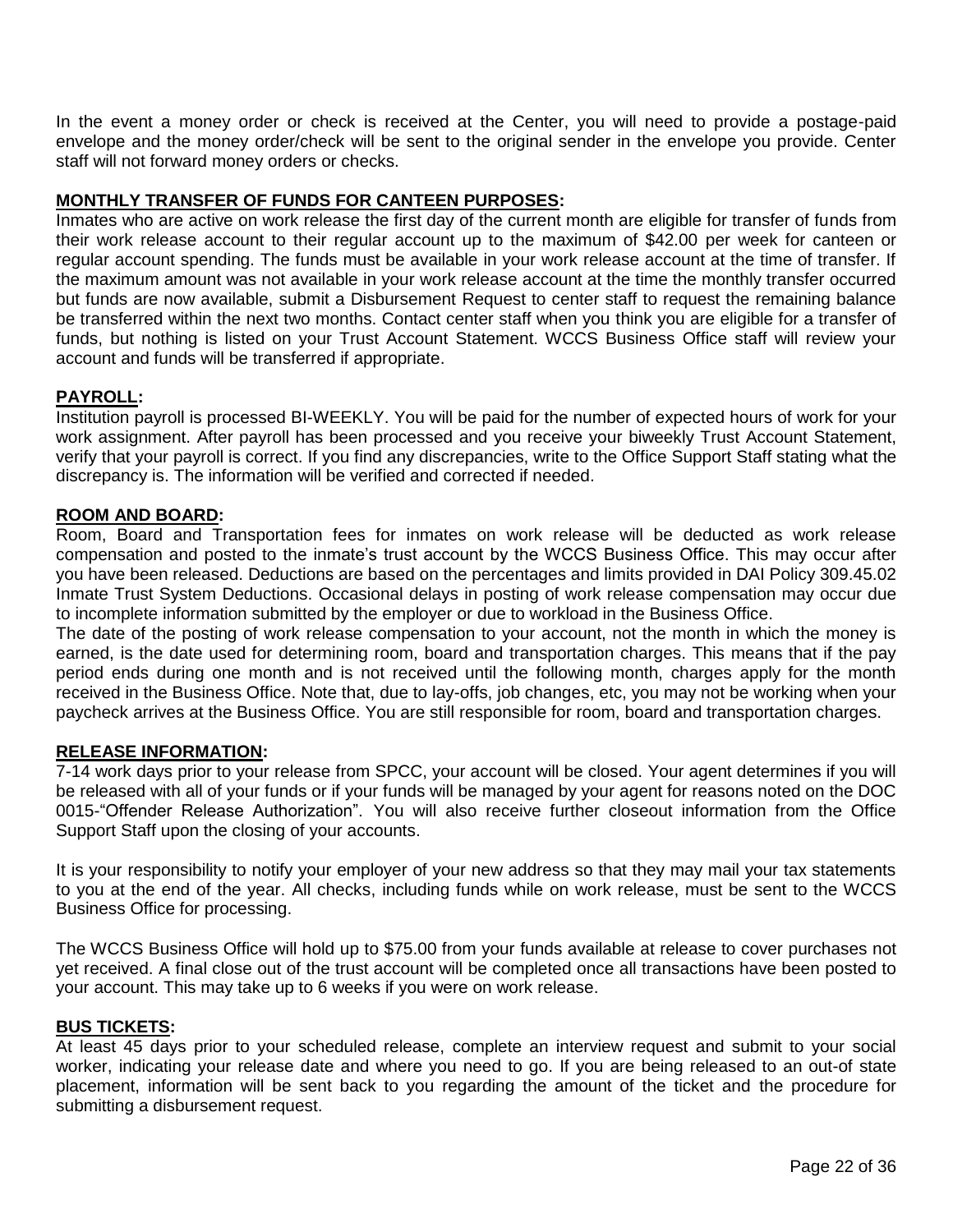# **INMATE PHOTO SERVICE**

<span id="page-22-0"></span>Based on the availability of an inmate photographer, Sanger Powers Correctional Center allows you to purchase photos for family, friends or yourself. This service will be closely monitored and regulated by staff.

All center rules and regulations regarding appearance and visitation will be followed. You may have digital photographs taken during visits in the visiting room or outdoor visiting area when open for the season.

Photo service activity will be under the general supervision of the Visiting Room Sergeant.

Photo Guidelines:

- You must have adequate funds in your regular account to request to purchase photos.
- A DOC-184 form, made payable to Sanger Powers Correctional Center Photo Project, must be completed and approved by staff prior to obtaining photos.
- The cost of each photo is \$2.00.
- Visitors may not pay for photos.
- Only the center's digital camera will be used.
- Only you and your approved visitors for that day may be in the picture.
- No obscene gestures, displays of affection, symbols or stances, etc., are allowed.
- Only those photos displaying authorized and acceptable images will be allowed.
- You may stand, sit or kneel for photos.
- Nothing, including sunglasses, may be worn or hung from any part of the body or clothing during photos.
- Nothing may be held in the hands, under the arm, etc.
- You may view the photo image and request one retake if the photo image is not acceptable. The inmate photographer will delete the rejected photo prior to printing the acceptable photo.
- All photographs will be reviewed by staff to make sure they meet these guidelines.
- Any photo suspected of being related to a Security Threat Group will be forwarded to the center's Security Threat Group Specialist for review and disposition.
- <span id="page-22-1"></span>You may give approved photos to your visitor(s) or take them back to your room.

# **LAUNDRY**

#### **INSTITUTION LAUNDRY:**

- 1. The institution laundry is used for laundering and distribution of State-issued clothing and linens.
- 2. You must not use the institution laundry for personal use. This includes your work release clothes.
- 3. You are not allowed in the institution laundry room unless the inmate laundry worker or a staff member is present.
- 4. You are responsible for all clothing issued to you.
- 5. State-issued clothing and laundry is exchanged on a one-for-one basis. You must turn in an item to receive the same item.
- 6. All knots must be removed prior to turning in your sheets
- 7. Upon your release from the center, you are to return all State-issued clothing and laundry items to the institution laundry.
- 8. Laundry exchange: Dirty laundry is taken to the laundry room in the basement at 6:30am. The clean laundry bags will be passed out at 10:00am or when announced by the Control Center Sergeants. Those inmates that are on work release that are not here during the day will bring their laundry bags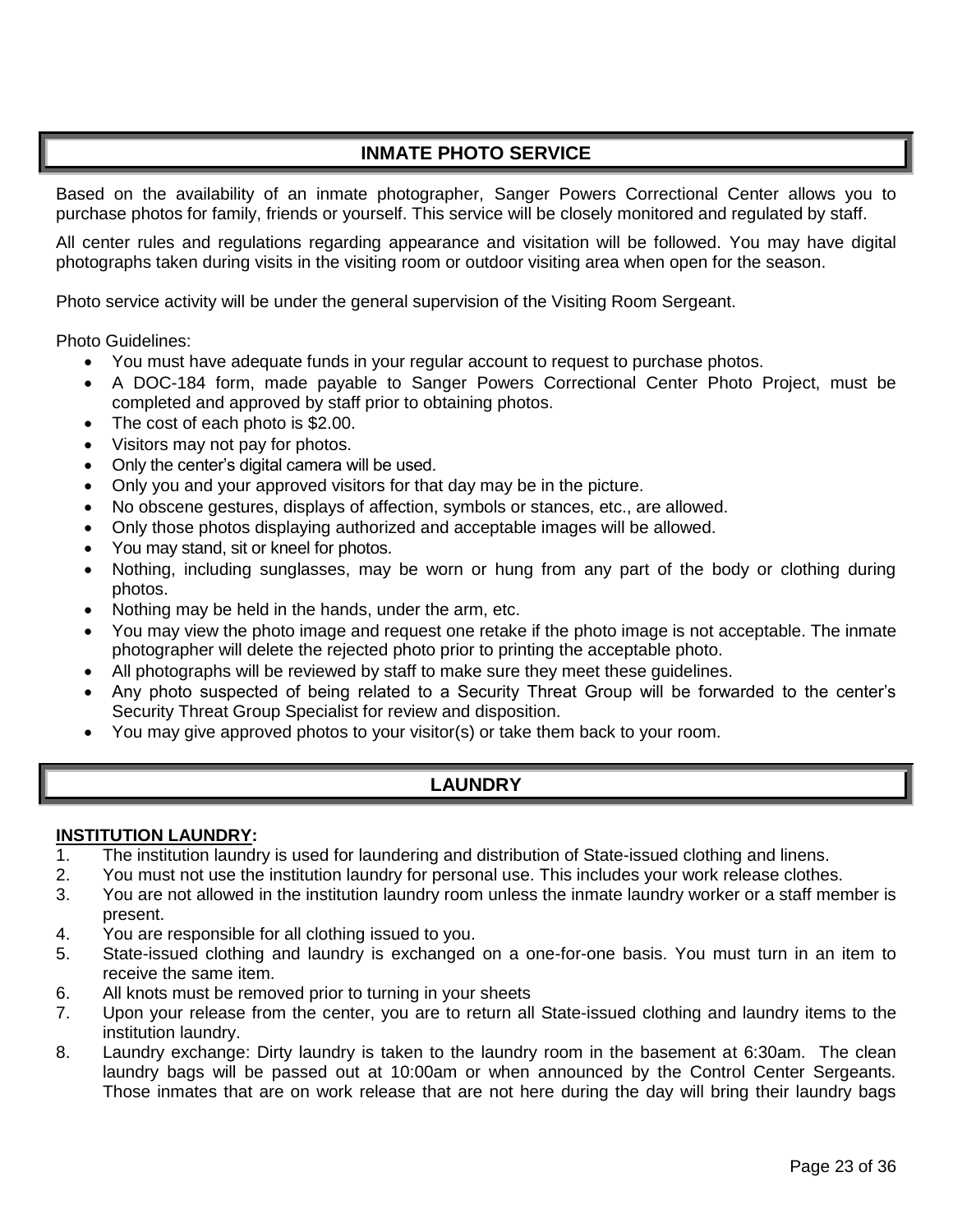down between 3:00 and 3:30pm. The clean laundry bags will be picked up by 8:00pm or when announced by the Sergeants.

#### **WASHERS AND DRYERS FOR PERSONAL USE:**

Washers and dryers for personal use are located in the hallway which you reside.

#### **LAUNDRY INSTRUCTIONS:**

- 1. Dryers may not be left unattended when in use.
- 2. Loitering is not allowed in the laundry room.
- 3. Only laundry detergent is to be used as a cleaning agent in the washers. Use of dish soap, shampoo, or hand soap is not allowed.
- 4. Do not add water to the washer for any reason.
- 5. Do not dry footwear in the dryer (shoes/boots/slippers).
- 6. All dried clothing must be removed from the dryer immediately.
- 7. Make sure equipment is off after use.
- 8. Leave the laundry room clean and orderly.
- <span id="page-23-0"></span>9. Report all equipment problems to security staff.

# **LIBRARY AND KIOSK**

You have access to an electronic law library. A Legal Assistance to Institutionalized Persons (LAIP)/ Remington Center Desk Reference is also available. A list of available legal books is located in the library. The books may be checked out for use from the control center. Please review applicable policies regarding the use of USB flash drives and storing legal documents (300.00.15 Development and Use of Inmate Portfolio, 300.00.67 Digital Formatted Legal Materials, and 309.15.01 Institution Law Library).

DAI policy 300.00.15 allows you to obtain one USB flash drive to store electronic file copies created during your participation in the pre-release curriculum. The policy does not allow you to store any personal documents or legal documents on your flash drive. DAI policy 300.00.15 permits you to have digital legal materials, but the legal materials must be received and stored on read-only CD's or DVD's. The use of USB flash drives for legal materials is prohibited.

Library materials will be accessible to all inmates in accordance with DAI and center guidelines. Use of the library/reading room and Kiosk is available to inmates from 6:00 a.m. to 11:00 p.m. daily. A total of 3 items may be checked out at one time. Items may be checked out for a period of 2 weeks. Loss of, damage to, or failure to return items may result in disciplinary action, including restitution and/or suspension of library privileges. A computer and/or typewriter may be available for use while at the center.

# **LIMITED ENGLISH PROFICIENCY**

<span id="page-23-1"></span>Limited English Proficiency (LEP) population guidelines of the U.S. Department of Justice require translation of written forms, signs, notices and publications to meet the needs of LEP individuals. Center staff will request that you identify your primary language at different times while at the center, consistent with DAI 300.00.61 Limited English Proficiency (LEP) Inmates policy.

You may request LEP services using one of the following methods (regardless of primary language and/or skills):

1. Submit form DOC-2592 DAI Request for Assistance in Spanish, to staff.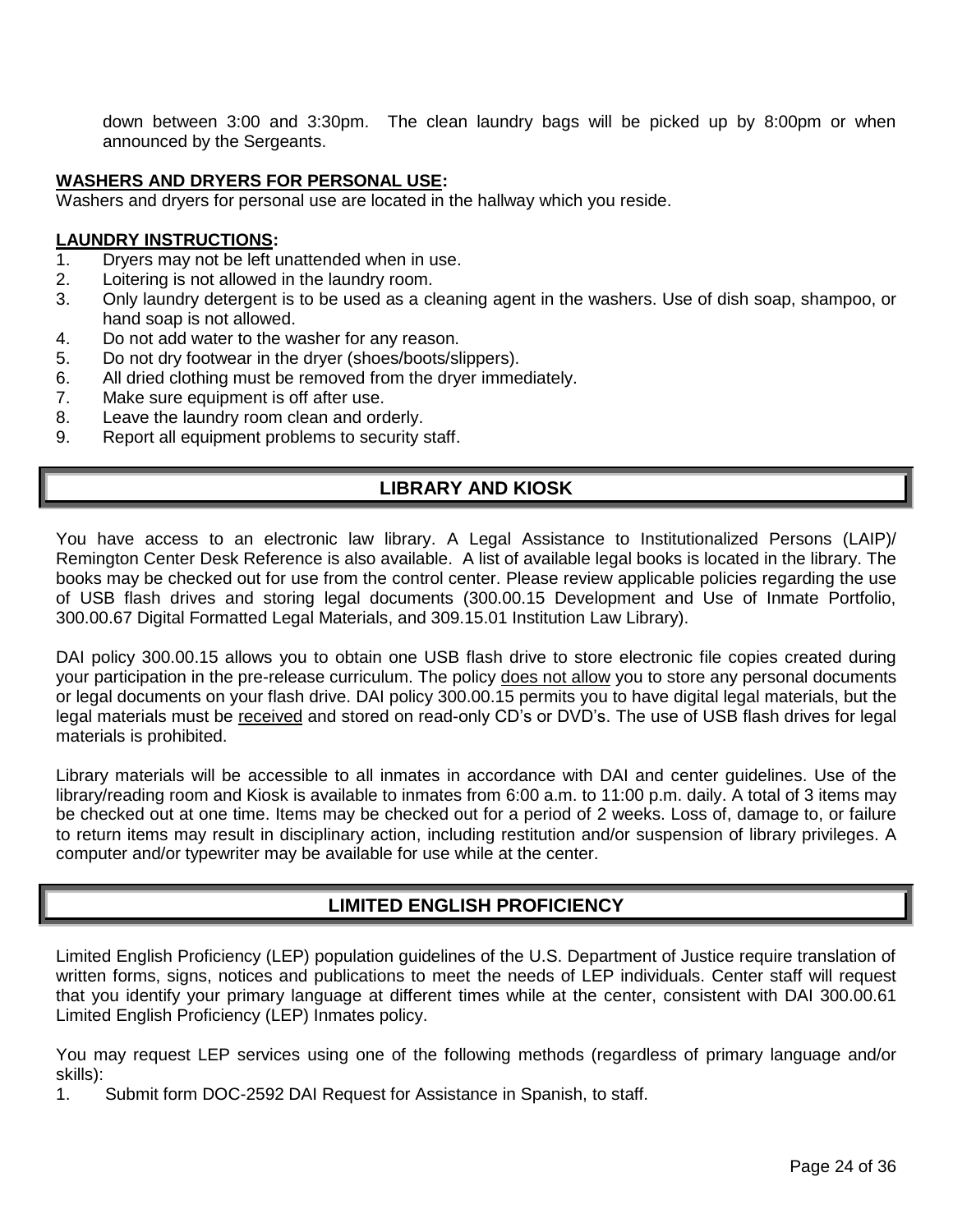- 2. Request language assistance in writing in your primary language (may require translation to English to facilitate staff processing of request).
- <span id="page-24-0"></span>3. Request language assistance verbally in your primary language (may require interpretation into English to facilitate staff processing of request).

# **MAIL REGULATIONS**

Mail content is subject to Administrative Code Ch. DOC 303 and Administrative Code Ch. DOC 309. If violations are discovered, incoming and outgoing mail will not be delivered as specified by Administrative Code Ch. DOC 309.04(4)(c). With the exception of the parties listed in Administrative Code Ch. DOC 309, staff may open and inspect all mail received at the center.

All mail, sent or received, must be processed through the center mailroom. Centers do not accept "Postage Due" mail. Please advise correspondents that the correct postage must be on their mail. A completed DOC-238 Consent to Receive Mail form must be on file to receive mail. You may write and receive correspondence from anyone as long as the person has not been denied and the correspondence does not violate federal, State, DOC or center policies and procedures. There is no limit on the number of letters sent out or received. You may possess up to 25 personal letters at any given time.

Staff may confiscate any correspondence believed to contain contraband. If contraband is found or if there is any other violation of rules, disciplinary action may be taken, up to and including suspension of mail privileges and/or referral for prosecution.

## **INCOMING MAIL:**

- 1. To avoid delays in the delivery and processing of incoming mail, all correspondence you receive should include your complete incarcerated name and DOC # as part of your address. Inform those who write you to include this information when addressing any correspondence to you.
- 2. Mail is delivered at various times throughout the day, based on your work schedule. Inmates who have mail will have their names announced to report to Control.
- 3. If incoming mail is denied, both you and the sender will be notified.
- 4. If you transfer to another institution, mail received at the center will be forwarded to you.
- 5. Prior to your release, you must provide a forwarding address if you wish to have your mail forwarded. It is your responsibility to notify magazine or newspaper publishers of your new address.
- 6. If no forwarding address is available or if mail received is not properly addressed, the item will be returned to the sender.
- 7. Legal mail is subject to staff inspection in your presence.

## **OUTGOING MAIL:**

- 1. The return address on the item you are mailing must include your complete incarcerated name, DOC #, center name, street address, city, state and zip code. Items without this information will not be mailed.
- 2. Mail addressed to another inmate may not be sealed. Any other outgoing mail may be sealed.
- 3. Outgoing mail may be opened and inspected for contraband.
- 4. As directed in Administrative Code Ch. DOC 309, mail will be stamped to indicate the mail is coming from the Wisconsin state prison system.
- 5. No drawings are allowed on the envelope or package.
- 6. Outgoing mail must have correct postage on each item. If additional postage is necessary, a DOC-184 payable to SPCC–Postage may be used in conjunction with the stamp for additional postage.
- 7. When sending certified, registered, overseas, airmail or other packages, you may submit a DOC-184 for the total amount of postage due.
- 8. If you do not have sufficient funds to cover the additional postage, the item will be returned to you.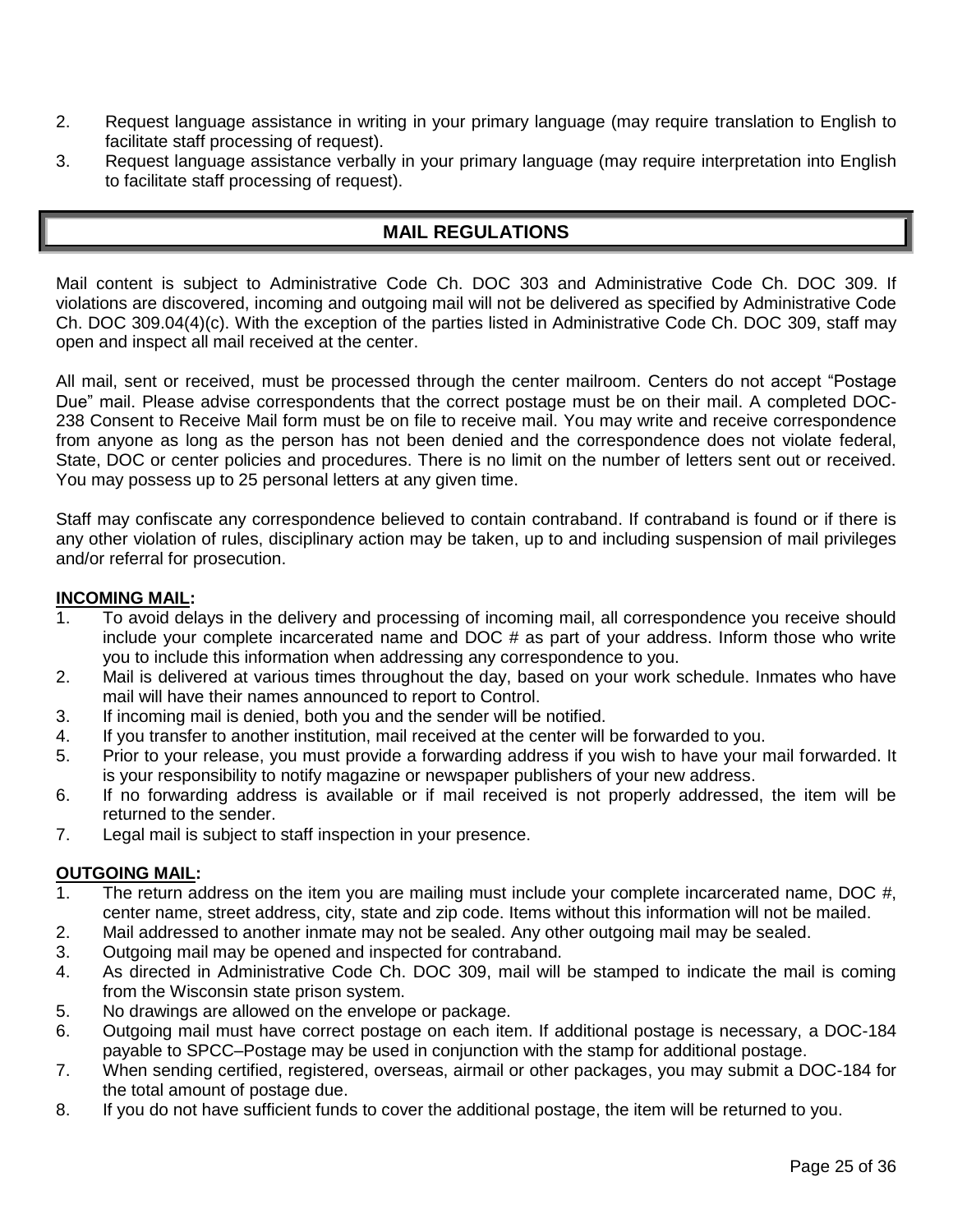- 9. If outgoing correspondence is denied, you will be notified.
- 10. To send a letter by certified mail, attach a DOC-184 payable to SPCC-Postage. There is an additional charge for certified mail. You should anticipate additional processing time when sending out certified mail.
- 11. All outgoing mail is to be placed in the center inmate mail box.

#### **INMATE-TO-INMATE MAIL:**

- 1. Inmate-to-inmate mail must be submitted unsealed.
- 2. Staff will read incoming and outgoing inmate-to-inmate mail.
- 3. Mail with a "Legal Mail" notation on the envelope or its contents, is not excluded from review until staff have verified the claim of legal discussion by reading a portion of the correspondence.
- 4. If an envelope labeled "Legal Mail" is submitted sealed, it will be opened by staff in your presence.
- 5. In order to properly identify inmate-to-inmate mail, the return address on the envelope must contain your completed incarcerated name, DOC #, name of the center, street address, and city, state and zip code. Envelopes without this information will be returned to you.
- 6. If the envelope does not identify the sending inmate, it will be opened and reviewed by staff to attempt to determine the sender.

#### **PARCELS:**

- 1. All packages, parcels, or any items other than correspondence shall be subject to inspection for contraband.
- <span id="page-25-0"></span>2. Items that are not permissible are contraband and will be processed in accordance with Administrative Code Ch. 303 and Ch. 306.

# **MEALS AND DINING ROOM REGULATIONS**

#### **MEAL TIMES:**

| <b>Early Breakfast</b> | $3:30$ a.m. |
|------------------------|-------------|
| <b>Breakfast</b>       | $6:30$ a.m. |
| Lunch                  | 12:00 p.m.  |
| Dinner                 | 5:30 p.m.   |

#### **MEAL REGULATIONS:**

- 1. Do not loiter when lining up for meals.
- 2. You must be in a single file line.
- 3. Do not ask for extra food.
- 4. You cannot give away or trade food items while in the serving line. If you choose to exchange, it must be done **only at your table**.
- 5. If you have a complaint, report it to the Sergeant on duty. Do not direct complaints to the inmate food service workers.
- 6. When finished eating, push in your chair, place your tray in the dish room access window, put your utensils in the bucket provided, and leave the dining room.
- 7. Nothing is to be taken from the dining area back to your room, except one piece of fruit when it is on the menu (must be eaten the same day).
- 8. Personal mugs are not allowed in the dining area.
- 9. The following condiments are allowed into the dining area during meal times only: Hot sauce
- 10. You are not allowed to enter the dining area at any time between meals without permission from staff.
- 11. No food is provided between meals.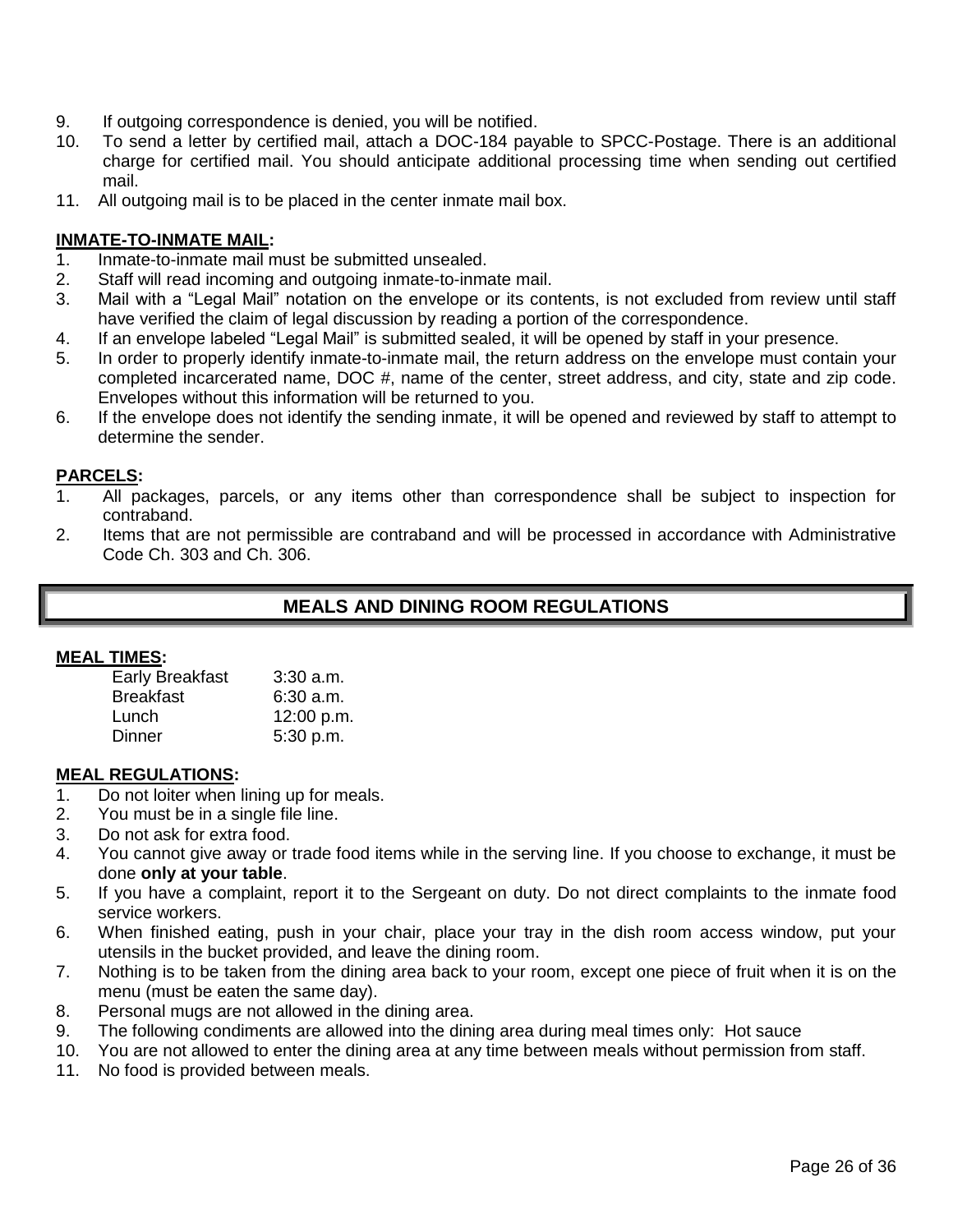#### **RELIGIOUS DIETS:**

You must complete and submit a DOC-2167 Religious Diet Request form to the Superintendent to be considered for a religious diet. All sections of the request form must be completed in sufficient detail to ensure the request is clear and complete.

#### **MEDICAL DIETS:**

You must receive authorization from Health Services staff for a medical diet. In general, many dietary concerns may be met by self-selection from the standard menu.

#### **EARLY MEAL TIMES:**

Early meals are approved by the Superintendent or Captain.

#### **SAVED TRAYS:**

Sergeants will determine who is eligible for a saved tray. Staff will assist you in obtaining the saved tray. You may not enter the dining area without staff permission.

#### **BAG LUNCHES:**

<span id="page-26-0"></span>If you are working outside the center during a meal time, you will be provided a bag lunch and you are not entitled to a saved tray. You are authorized to receive one bag lunch per meal that will be missed.

# **PERSONAL HYGIENE AND HAIRDRESSING**

You are expected to maintain your personal hygiene. This includes personal cleanliness, grooming, and regular exchange of State-issued clothing, bedding, and the laundering of your personal clothing. It is your responsibility to follow all policies, procedures, and staff directives to meet personal hygiene standards.

## **BASIC HYGIENE KIT:**

Upon arrival at the center, if you do not have basic hygiene items **and** you do not have sufficient funds in your account, you may obtain a basic hygiene kit from the Sergeant.

A basic hygiene kit includes:

- Razor
- Comb (small)
- Toothpaste
- Deodorant
- Soap
- Shampoo

#### **SHOWER PERIODS:**

- 1. You must shower at least once per week, unless medically excused.
- 2. Staff may direct you to shower any time it is determined you are creating a health hazard or are offensive to others.

#### **HAIR RESTRICTIONS:**

- 1. No Security Threat Group related haircuts.
- 2. No sculpting designs, lines, numbers, letters, or symbols.
- 3. No dying or bleaching.
- 4. No hair extensions.
- 5. Shaving of the head must be the total head.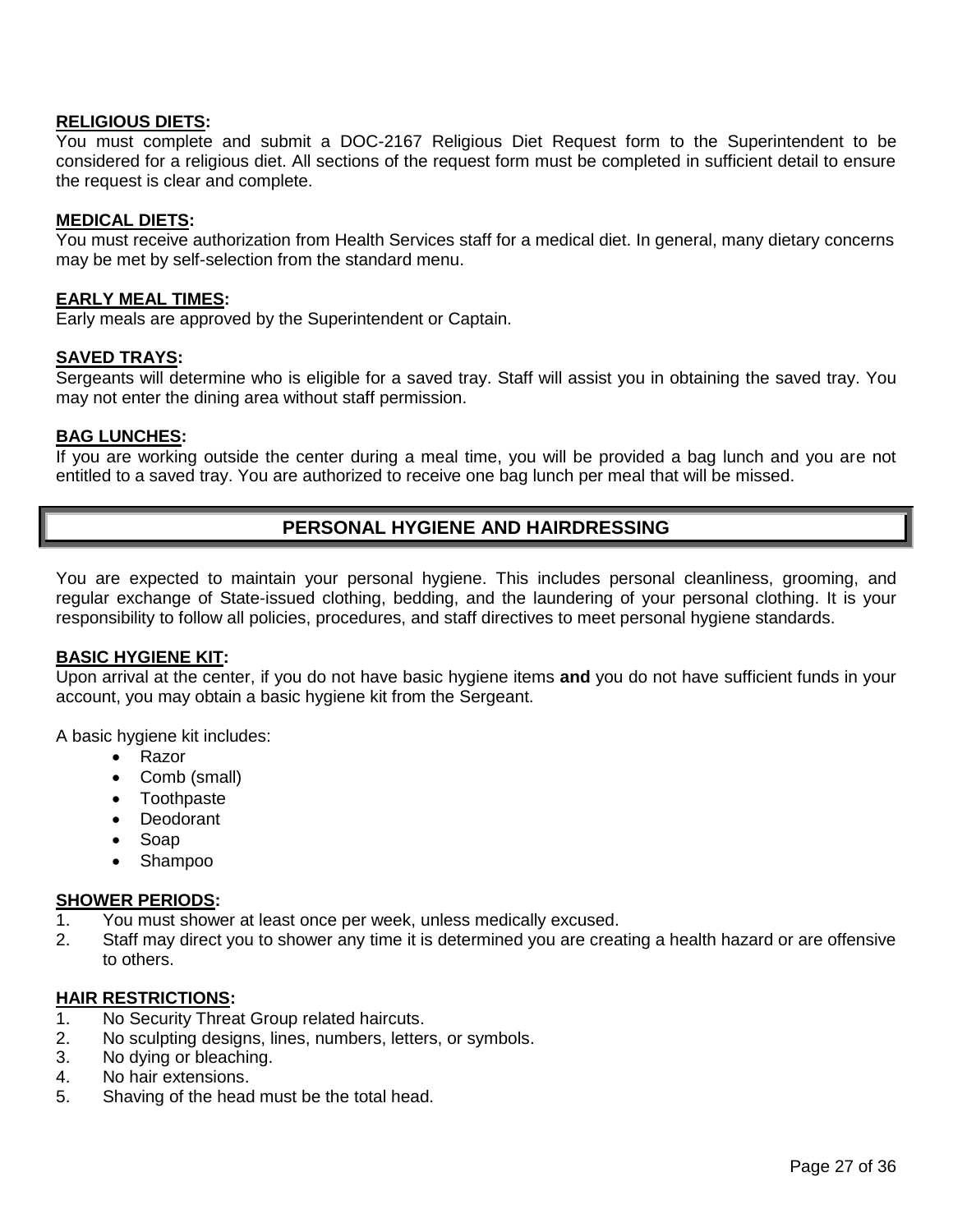- 6. Mohawks, punk or new trend street styles are not allowed.
- 7. Tufts or tails are not permitted.
- 8. Braiding of your hair must be from front to back.
- 9. If you arrive at the center with an unauthorized haircut, you will be required to cut your hair to conform with an allowable haircut.
- 10. The Superintendent or the Captain will determine the appropriateness of questionable haircuts.

#### **INMATE-TO-INMATE HAIR CARE:**

- 1. You must have staff permission to do another inmate's hair.
- <span id="page-27-0"></span>2. Hair care activities will only be allowed in the inmate bathrooms.

# **PREA**

#### **You have the right to be safe from sexual abuse, sexual harassment and report-related retaliation**

The Wisconsin Department of Corrections (DOC) values safety – that includes keeping you safe from others while you are serving your sentence.

The DOC has *zero tolerance* for sexual abuse and sexual harassment within its facilities.

Sexual abuse and sexual harassment among inmates and among staff and inmates in confinement is against the law. Violators will be disciplined and may be referred to outside law enforcement for prosecution.

The Prison Rape Elimination Act (PREA) was signed into law in 2003 after unanimous support from Congress and years of pressure from advocates and survivors. PREA extends far beyond the elimination of rape in prison; it is the first federal law to support preventing, detecting and responding to sexual abuse and sexual harassment in all confinement settings.

In response, the Wisconsin Department of Corrections put policies and procedures in place to help keep you safe and to make it possible for you to get help if you've been sexually abused, sexually harassed or experience report-related retaliation. DOC is committed to investigating all reports, offering support to all victims and pursuing discipline for all perpetrators.

Wisconsin Statute § 940.225(2)(h), Administrative Code Chapter DOC 303 and DOC Executive Directive 72 reflect this commitment.

To report any of the above activities, inmates may notify any staff person in person or in writing; dial 777 (internal reporting hotline); dial 888 (external reporting hotline); submit a grievance; tell a family member, friend or support person (they may report on your behalf); call local law enforcement. An inmate pin number is not needed when dialing 777 or 888.

Please refer to your PREA handbook and postings in the center for more detailed information about sexual abuse, sexual harassment and reporting. If you have lost or misplaced your PREA handbook please request a new one.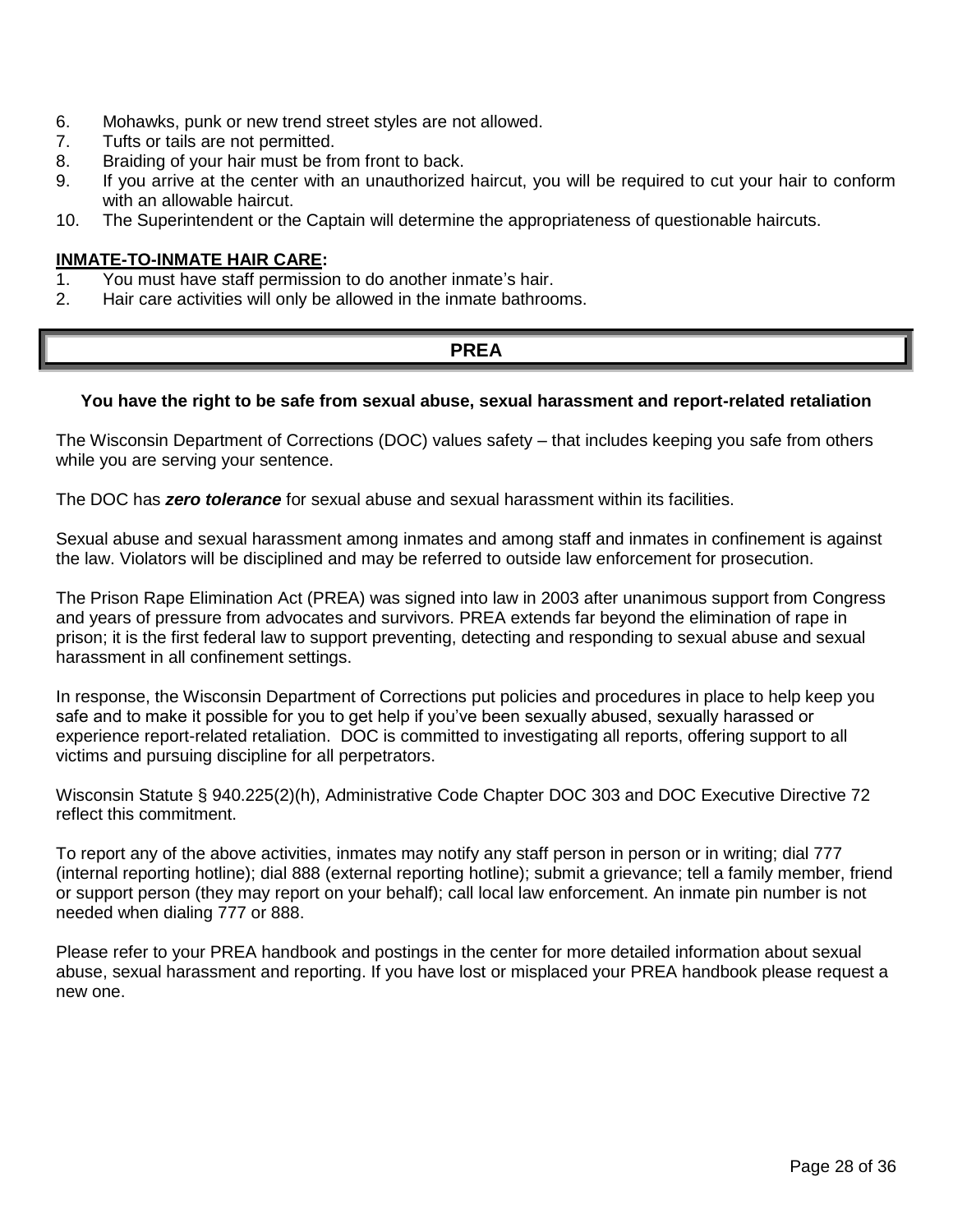# **PROPERTY**

<span id="page-28-0"></span>You are responsible for the property in your possession. This section contains only a portion of the rules regarding property. You may refer to the DAI 309.20.03 Inmate Personal Property and Clothing, available in the library, for further content and size limitations.

## **PROPERTY REGULATIONS:**

- 1. All personal property must be recorded on your property inventory form prior to possession.
- 2. You may not exchange, trade, sell, loan, or give away any article of your personal property.
- 3. Alteration of State-owned or personal property is not permitted.
- 4. All property items must be purchased and received directly from a DOC-approved vendor.
- 5. You may not purchase property via disbursement and have it sent to another location.
- 6. In the event you are transferred from the center to another institution, your personal property must be in compliance with the receiving institution's property regulations. Disallowed items may be mailed out at your expense or be destroyed upon your request. Only allowed property items will be transferred to the receiving institution.
- 7. The Property Sergeant will process all packages received from the U.S. Mail and UPS.
- 8. The Property Sergeant will contact you when your property is ready for pick-up.

# **ITEMS RECEIVED THAT ARE NOT APPROVED:**

- 1. Items received at the center for you and not approved must be returned to the retail outlet at your expense, sent out on a visit, mailed at your expense to a person on your visiting list within 30 days, or destroyed.
- 2. Hazardous or dangerous items will not be stored by the center and must be disposed of immediately.

## **DAMAGED OR ALTERED PROPERTY:**

- 1. The Property Sergeant controls all records of personal property.
- 2. If you choose to donate, dispose of or destroy any of your personal property, you must have staff permission and complete a DOC-237 form.
- 3. Lost or stolen property must be reported to staff. Staff will write an incident report and update your property inventory form.
- 4. You must wait 90 days from the date the item was reported lost before you will be allowed to receive replacement items. Refer to DAI Policy 309.20.03.

## **MONETARY SPENDING LIMITS:**

- 1. The cost of all individual or combination electronic items may not exceed \$350 in value.
- 2. The cost of prescription eyeglass frames shall not exceed \$125.00.
- <span id="page-28-1"></span>3. The cost of all other individual items may not exceed \$75 in value.

# **RECREATION**

## **INSIDE RECREATION** - **RECREATION/GAME ROOM/TV ROOM/LIBRARY:**

- 1. The lights must remain on in the room at all times when occupied.
- 2. Day room, weight room, and common areas close at midnight.
- 3. Sleeping is not allowed.
- 4. You are not allowed to put your feet on furniture or walls.
- 5. Eating or drinking is not allowed.
- 6. Do not lie or sit on game tables.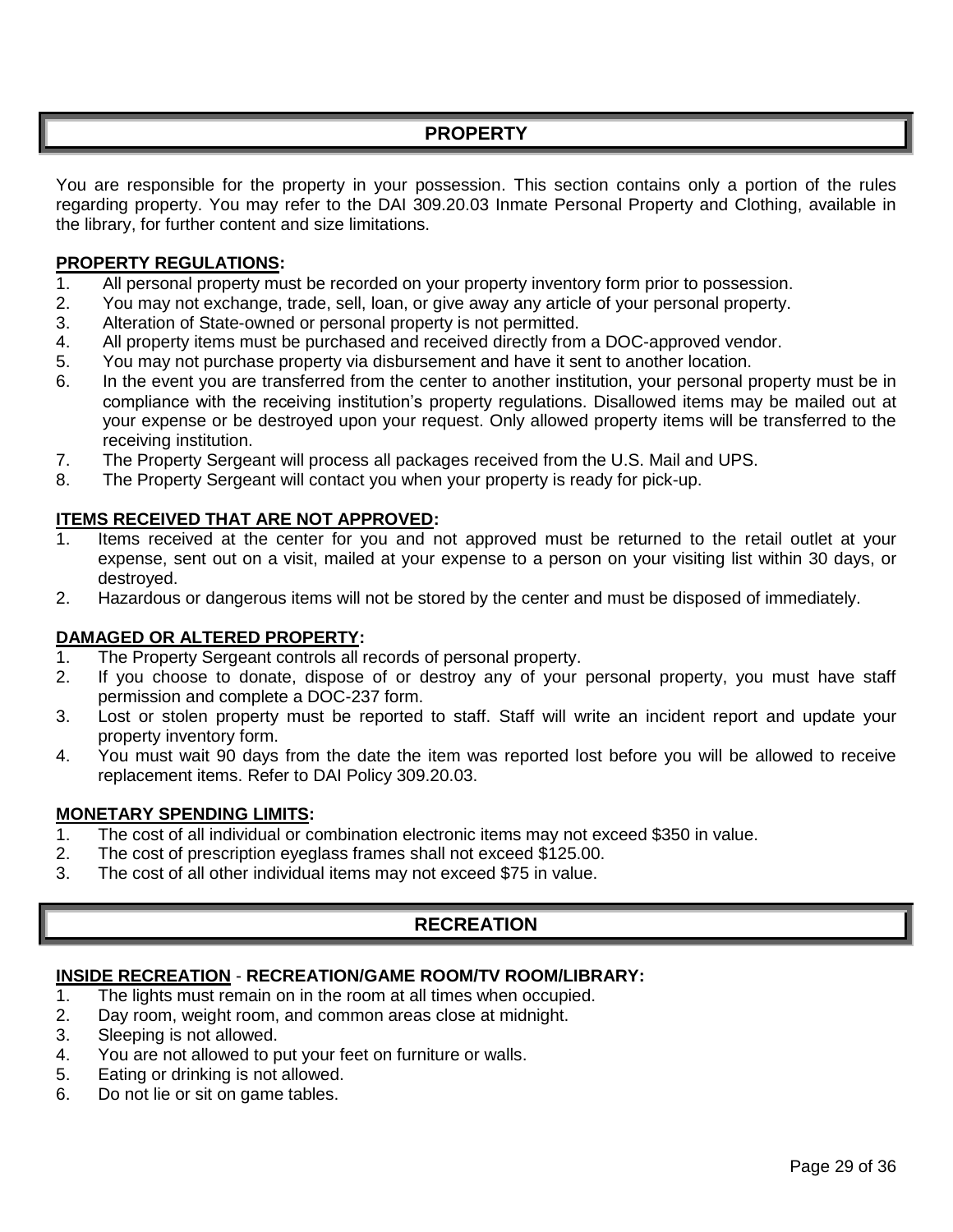- 7. Do not slap dominos unless you have a towel or sheet to absorb the noise.
- 8. You may use the equipment, subject to any medical restrictions you may have.
- 9. The weight room equipment may only be used as it was intended.

## **OUTDOOR RECREATION:**

## **CLOTHING:**

You must wear the proper attire while participating in outdoor recreation. You must wear a shirt or tank top shirt, and pants or shorts. Being shirtless is not permitted.

#### **RULES:**

- 1. Outside recreation will be permitted only when weather allows and staffing levels permit.
- 2. The area is closed when the outside lights are on.
- 3. Outside recreation is restricted to certain areas of the grounds.
- 4. Recreation may be limited by personal medical restrictions you have.
- 5. When using the track, you must keep moving forward at all times; there is no loitering on the track.
- 6. You must stay on the paved track; there is no "cutting across" the track.
- 7. You shall not have contact with civilians while outside for recreation. If you are seen talking, motioning, or communicating with civilians in any manner, you will be subject to disciplinary action.
- 8. You must be playing basketball while on the court; there is no sitting or loitering on the court.
- 9. Food items are not allowed.
- 10. Beverages or containers are not allowed on the walking track or basketball court.

#### **HOBBY AND MUSIC:**

- 1. You must register with designated staff to participate in music or a hobby.
- 2. You can only be registered for two hobbies at one time.
- 3. The volume of musical instruments must not be high enough that it can be heard in the hallway.
- <span id="page-29-0"></span>4. Please see DAI Policy 309.36.01 Leisure Time Activities for more detail.

# **REENTRY**

#### Reentry Vision Statement:

#### Promote public safety and offender success from admission to custody through reentry and supervision in the community.

The public is best served if you are not only held accountable for your actions, but also have the opportunity to become a law abiding and successful member of the community when released. The goals of reentry are crime reduction, fewer new crime victims, reduced state and local criminal justice costs, and safer families and communities. To accomplish these goals, reentry programs at the centers are made available to you for participation, such as, but not limited to pre-release curriculum modules, obtaining ID and vital documents, establishing portfolios, parole planning, and JobNet searching.

The Department's reentry initiative means that we engage offenders, as early as possible and challenge them, motivate them, and encourage them to change. Effective offender reentry also includes quality risk assessment and strong supervision practices proportionate to the level of risk to the public safety. We also focus on key factors that help offenders succeed and become law abiding citizens-including employment, alcohol and drug treatment, housing, and positive support from families and organizations.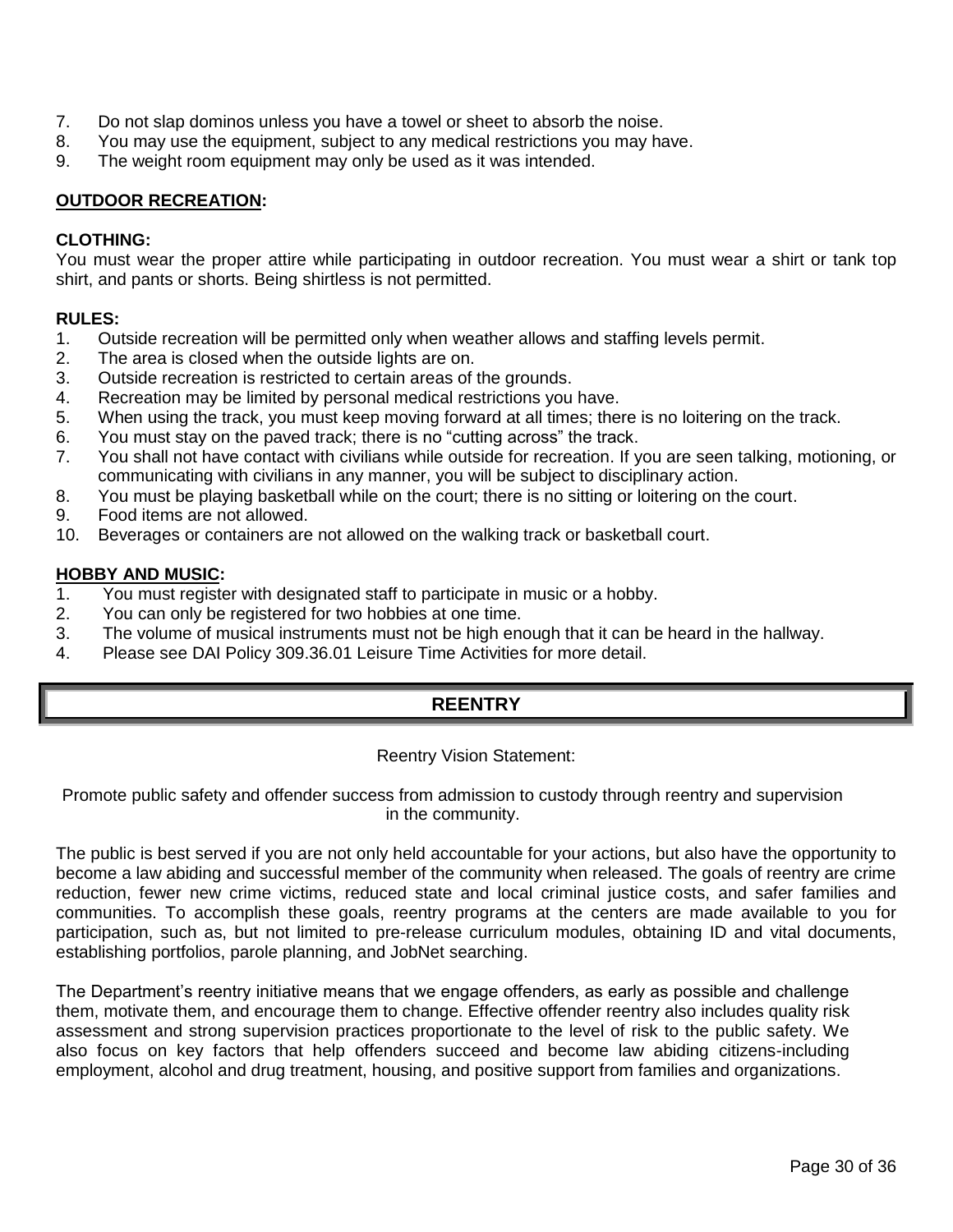# **RELEASE PROCEDURES**

<span id="page-30-0"></span>Your Social Worker will coordinate your authorized release with you and your Division of Community Corrections Agent.

Prior to your release the following will occur:

- 1. You must provide your release plan information to your Social Worker.
- 2. You must sign your Rules of Supervision.
- 3. You will be informed of the date of your release.
- 4. Your account will be closed about 14 days prior to your release.
- 5. You must order canteen or release clothing before the account is closed.
- 6. Release clothing must be purchased from a DOC-approved vendor within 30 days prior to your release.
- 7. If you do not have any clothing to wear upon your release, you may be permitted to have a set of clothes brought in for you to wear on the morning of your release. This must be approved by the Superintendent or Captain.
- 8. If you are taking a bus home, you are only allowed to bring one box with you on the bus.
- 9. You must mail out your remaining property before your account is closed.
	- a. Sergeants will help you pack and mail your property.
	- b. Sergeants will pack your remaining property the night before your release.
- 10. Your picture will be taken before you are released.
- 11. You will be asked to provide a forwarding address.
- 12. On the day of your release, you will be given your release check if one is available, otherwise you can expect funds through your agent (if on Extended Supervision) or it will be sent directly to the address the Business Office has on file. You will also be given your personal property (ID, driver's license, birth certificate), if you have any.
- <span id="page-30-1"></span>13. You will be given a ride to the bus on the day of release (if needed).

# **RELIGIOUS PROGRAMMING**

Religious practices must comply with DAI 309.61.01 Religious Beliefs and Practices.

WCCS does not employ Chaplains. You may contact the Social Worker with your questions. Volunteers assist with a variety of services and studies. Check the center bulletin boards for religious services and times.

<span id="page-30-2"></span>You are not allowed to lead or conduct a religious service or study group.

# **SECURITY MONITORING**

#### **SURVEILLANCE OF INMATE ACTIVITIES:**

DAI 306.00.01 Electronic Monitoring Surveillance establishes guidelines for the electronic monitoring and recording of inmate activities without your awareness. It does not apply to staff observations, exposed cameras, intercoms, or other monitoring systems of which inmates should be reasonably aware.

Through this form of surveillance, the institution will gather information on inmate activities that may jeopardize institution security. These activities may include drug dealing, gang and disruptive group activity, or other illicit activity. Information gathered may be used in any fashion deemed appropriate by the DOC, the center, or law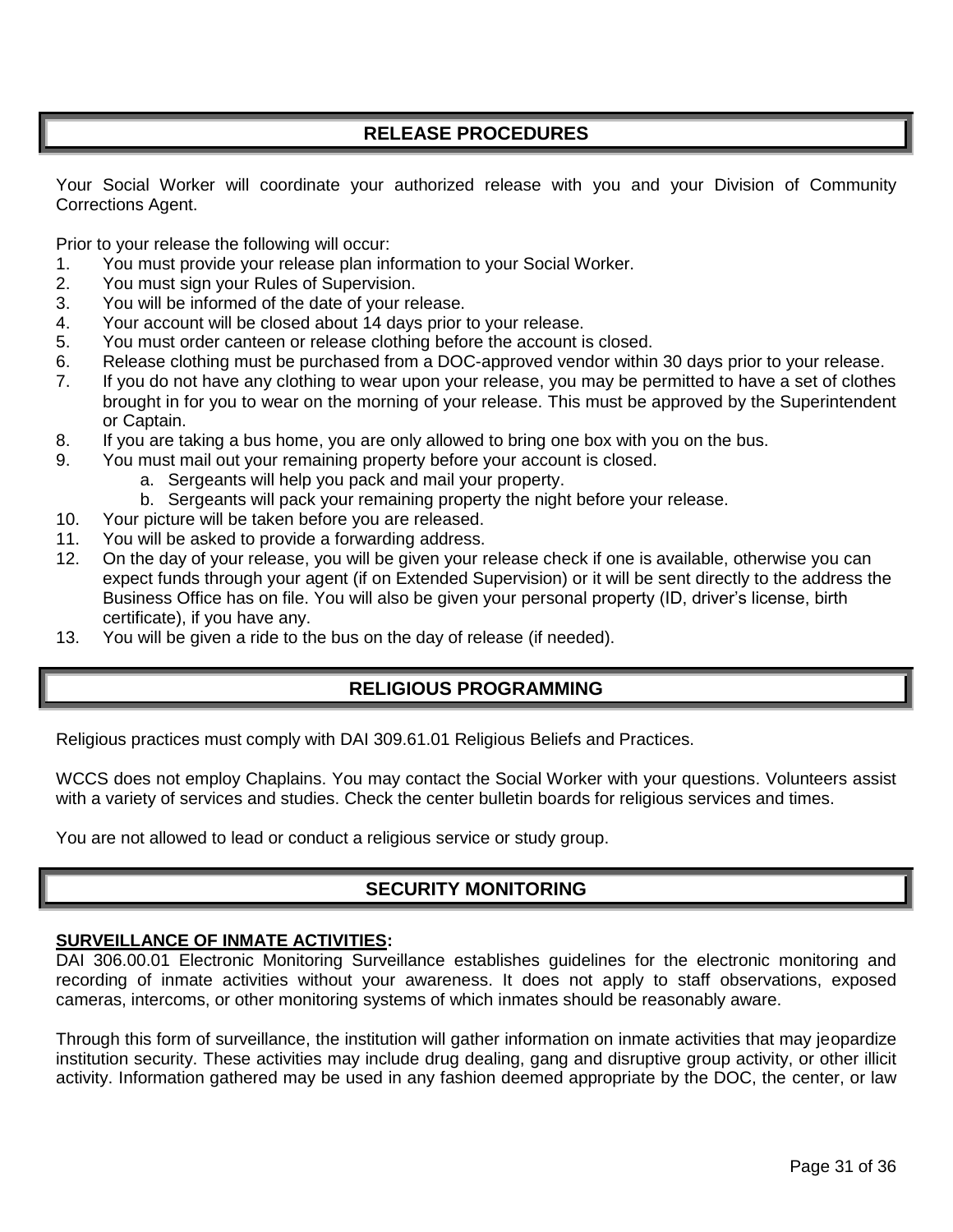enforcement authorities including, but not limited to, administrative action, due process, program review, parole hearings and criminal prosecution.

#### **SEARCHES:**

- 1. Strip Searches
	- A full strip search of your person can be conducted at any time, either randomly or for cause in accordance with DAI Policy 306.17.02.
	- A strip search is done for the security of the center, not to embarrass or ridicule you.
- 2. Pat Searches
	- A pat search may be conducted at any time, either randomly or for cause.
- 3. Room Searches
	- A room search may be conducted at any time, either randomly or for cause.
	- Any contraband found will be removed from your room.
	- You will receive written notification of any confiscated items.

#### **URINALYSIS (UA) / BREATHALYZER:**

- Urine and breath tests will be conducted at any time, on a random or for-cause basis in accordance with DAI Policy 306.17.01.
- If you are unable to submit a urine sample, you will be provided a set amount of water and a limited amount of time to produce a urine sample. You will be required to wait in a designated area during this time.
- You may request a confirmation test if UA results are positive.

# **SECURITY THREAT GROUPS**

<span id="page-31-0"></span>Security Threat Group activity in any form is prohibited. If you are found to be in possession of, wearing, manufacturing, or distributing any gang-related materials or participating in gang-related activities, you will be issued a conduct report.

Examples of security threat group activity include but are not limited to the following:

- 1. Wearing any item of clothing that symbolizes a gang, whether by color or design.
- 2. Haircuts and braiding which incorporate gang symbols or signs.
- <span id="page-31-1"></span>3. Possession of any written or printed material that details the code of ethics or dogma of a gang, or other group, not specifically authorized for membership within this center.

# **SMOKING / USE OF TOBACCO PRODUCTS**

All WCCS centers are smoke-free and tobacco-free facilities and recognize tobacco products and smoking materials, in any form, as contraband. The possession and/or use of tobacco products and smoking materials are not allowed while on center grounds or at any off-grounds activities in accordance with the DOC 303 guidelines.

# **TELEPHONE PROCEDURES**

<span id="page-31-2"></span>You may only communicate using approved methods. Use or possession of a cellular phone or unauthorized telecommunication device and using any communication device located at a worksite is strictly prohibited.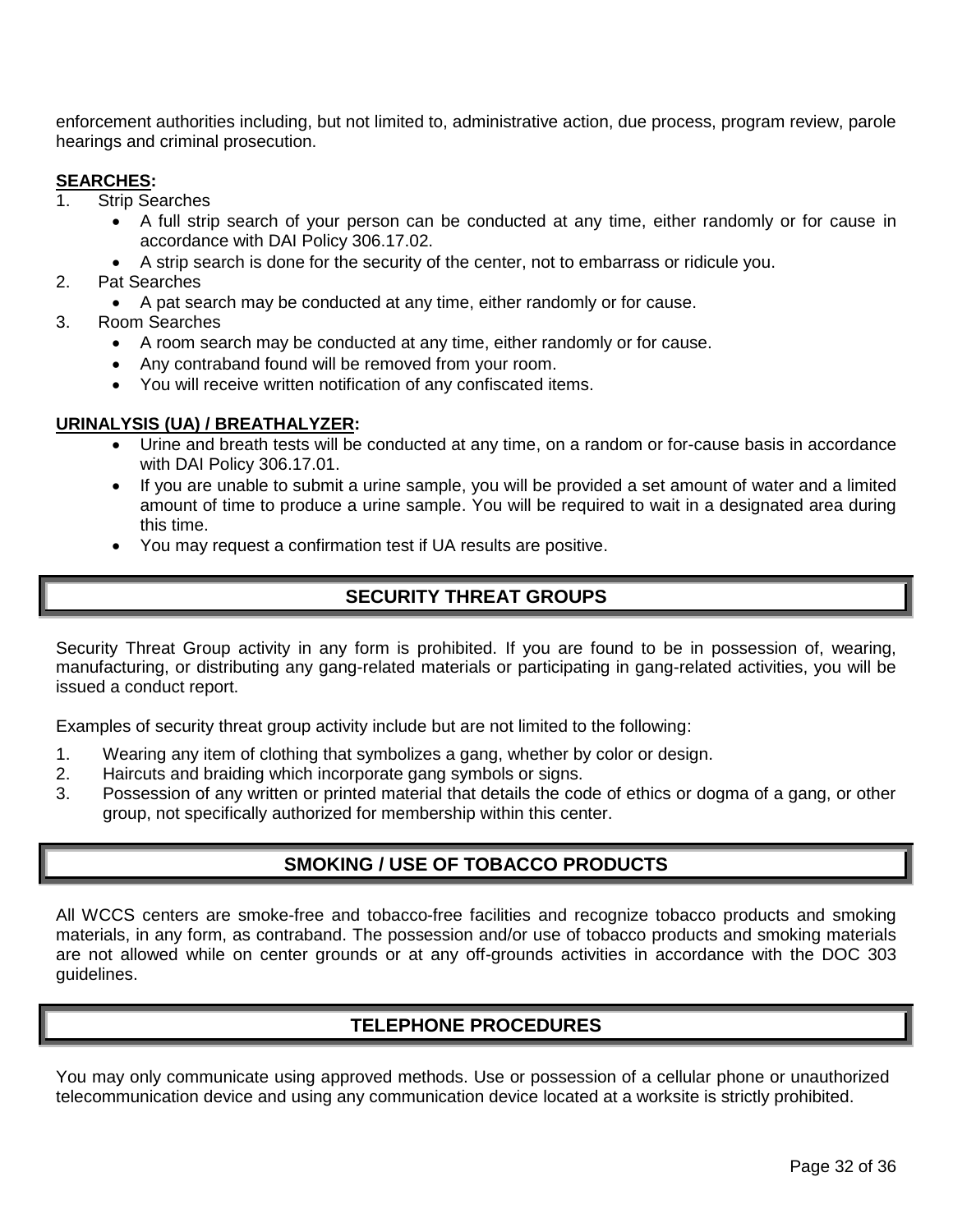A Social Worker or Supervisor may authorize special or emergency calls. A flat fee of \$5 per call will be charged to you based on the specific circumstances.

Inmate telephones are provided for your use and are subject to the following rules:

- 1. All telephone calls, except approved properly placed attorney calls, may be monitored and recorded.
- 2. Collect calls are charged to the party you contact.
- 3. Correctional Billing Services administers the pre-paid accounts for family and friends for the telephone service provider, SECURUS.
	- a. Family or friends must set up the account.
	- b. You must submit a DOC-184 Disbursement Request form including the name of the person the account is set up in and the account number or telephone number the monies will be applied to.
	- c. A check may be only applied to a single account.
	- d. Disbursement requests that do not meet the requirements will not be processed by Correctional Billing Service and will be returned.
- 4. Call length is limited to 15 minutes each.

#### **RESTRICTIONS:**

- 1. You are not allowed to make three-way telephone calls.
- 2. You are not allowed to make calls during mealtimes.
- 3. You are not allowed to make harassing or nuisance calls.
- 4. You are not allowed to have a calling card or to have calling card numbers in your possession.

#### **MESSAGES:**

Telephone messages will be taken for family related emergencies.

#### **ATTORNEY TELEPHONE CALLS:**

Approved and authorized telephone calls to an attorney will not knowingly be monitored or recorded.

All attorney calls not placed through the collect call system must be coordinated through your Social Worker.

#### **TELEPHONE PROBLEMS:**

<span id="page-32-0"></span>If your friend or family member is experiencing problems receiving phone calls from you, please have them contact Securus Customer Service at (800) 844-6591 or online at www.securustech.net.

# **VISITING REGULATIONS**

The DOC encourages visitation of an inmate's family and loved ones to maintain close and constructive family and personal relationships and support. Your visiting list and visiting procedures are regulated by the Administrative Code 309.12 and DAI 309.06.01 Visiting.

#### **VISITING HOURS:**

Saturday and Holidays: 9:00 a.m. - 11:30 a.m. 1:00 p.m. - 4:00 p.m. Sunday: 1:00 p.m. - 4:00 p.m. Wednesday: 7:00 p.m. - 9:00 p.m.

#### **Note: Visitors will not be admitted if they do not arrive 30 minutes prior to the end of visiting hours.**

#### **HOLIDAY VISITS:**

You will be allowed visitors on recognized holidays.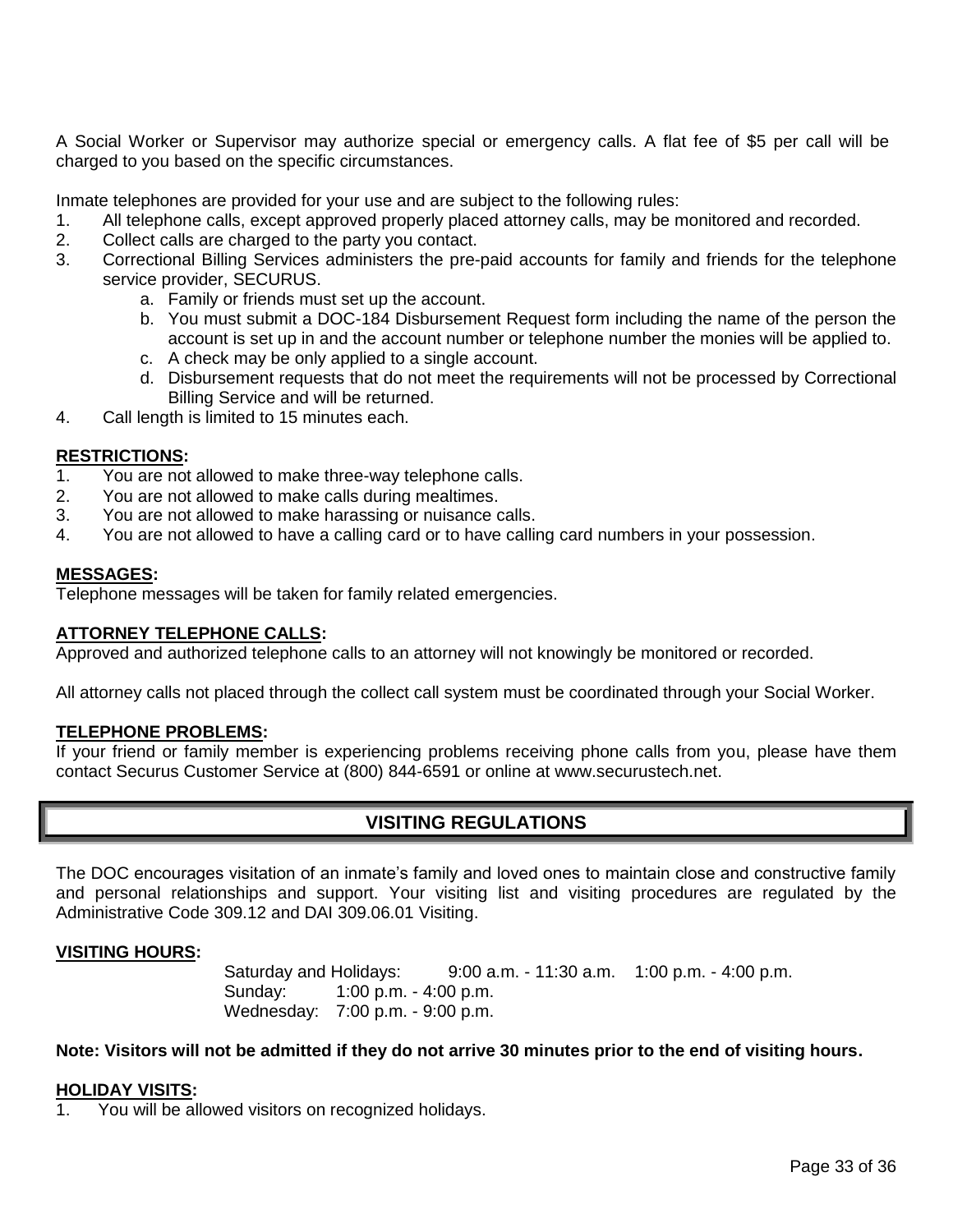- 2. Due to limited space, should the visiting room fill up, the first visit started will also be the first visit terminated.
- 3. If a holiday falls on a Tuesday or Thursday there will not be any evening visits.
- 4. WCCS recognizes the following holidays for visiting purposes:
	- New Year's Day **January 1st**
	- Martin Luther King Day Third Monday in January
	- Memorial Day Last Monday in May
	- $\bullet$  Independence Day July  $4<sup>th</sup>$
	- Labor Day First Monday in September
	- Thanksgiving Day Fourth Thursday in November
	- Christmas Eve December 24<sup>th</sup>
	- $\bullet$  Christmas Day December 25th
	- New Year's Eve December 31<sup>st</sup>

## **VISITING RULES:**

- 1. All visitors must complete the DOC-176 Request to Visit Offender form and successfully clear through the metal detector before being allowed access into the visiting area.
- 2. You are not permitted to pass or receive items during a visit without authorization from staff.
- 3. You will be allowed to embrace and kiss your visitors once at the beginning and once at the end of the visit.
- 4. You are required to sit directly across the table from your wife, girlfriend, fiancé or significant other.
- 5. You and your visitor(s) must keep both hands above the table at all times. Holding hands is allowed.
- 6. Visitors leaving the visiting areas are not allowed to re-enter the building on that given day.
- 7. You are not allowed to go back to your room without permission from the Sergeant on duty.
- 8. No personal mugs, cups or bowls are allowed on a visit.
- 9. Parents are responsible for supervising their children during visits. If you have children or your family brings children, you are required to keep the children under control at all times. If staff feels that you are not keeping minor children under control, your visit will be terminated and/or those children may be temporarily suspended from visiting again.
- 10. An adult must accompany any visitor under the age of 18.
- 11. Visiting with another inmate's visitor is not allowed.
- 12. Visitors are required to use the designated bathroom facilities. Inmates are not to enter those bathrooms for any reason.
- 13. You must use designated inmate bathrooms with permission of staff.
- 14. Packages, paperwork and containers will not be allowed during visits without prior authorization from the Captain/Superintendent and, when authorized, will be inspected by security staff.
- 15. Purses and diaper bags are not permitted inside the center. Diapers, individual wipes, plastic baby bottles, and toddler cups should be carried in a paper or plastic bag.
- 16. No property items for inmates may be brought in on visits without prior authorization from a supervisor.
- 17. No money orders or certified checks are to be brought in on visits.
- 18. Visitors are not allowed to bring in any food, beverages or smoking materials.
- 19. All food items from the vending machine must be purchased by your visitor and consumed during the visit as it is not to be brought back to your room. You are not allowed to handle money.
- 20. No personal property (including cellular phones, pagers, PDA's, electronic devices or cameras) are allowed in the center except for baby supplies and a maximum of \$15 in cash (for the vending machines).
- 21. Changing of infant diapers is only allowed in the designated visitor bathroom.
- 22. You are responsible for cleaning off your table and disposing of your garbage after your visit ends.
- 23. The use of offensive, loud, or vulgar language will result in the termination of your visit.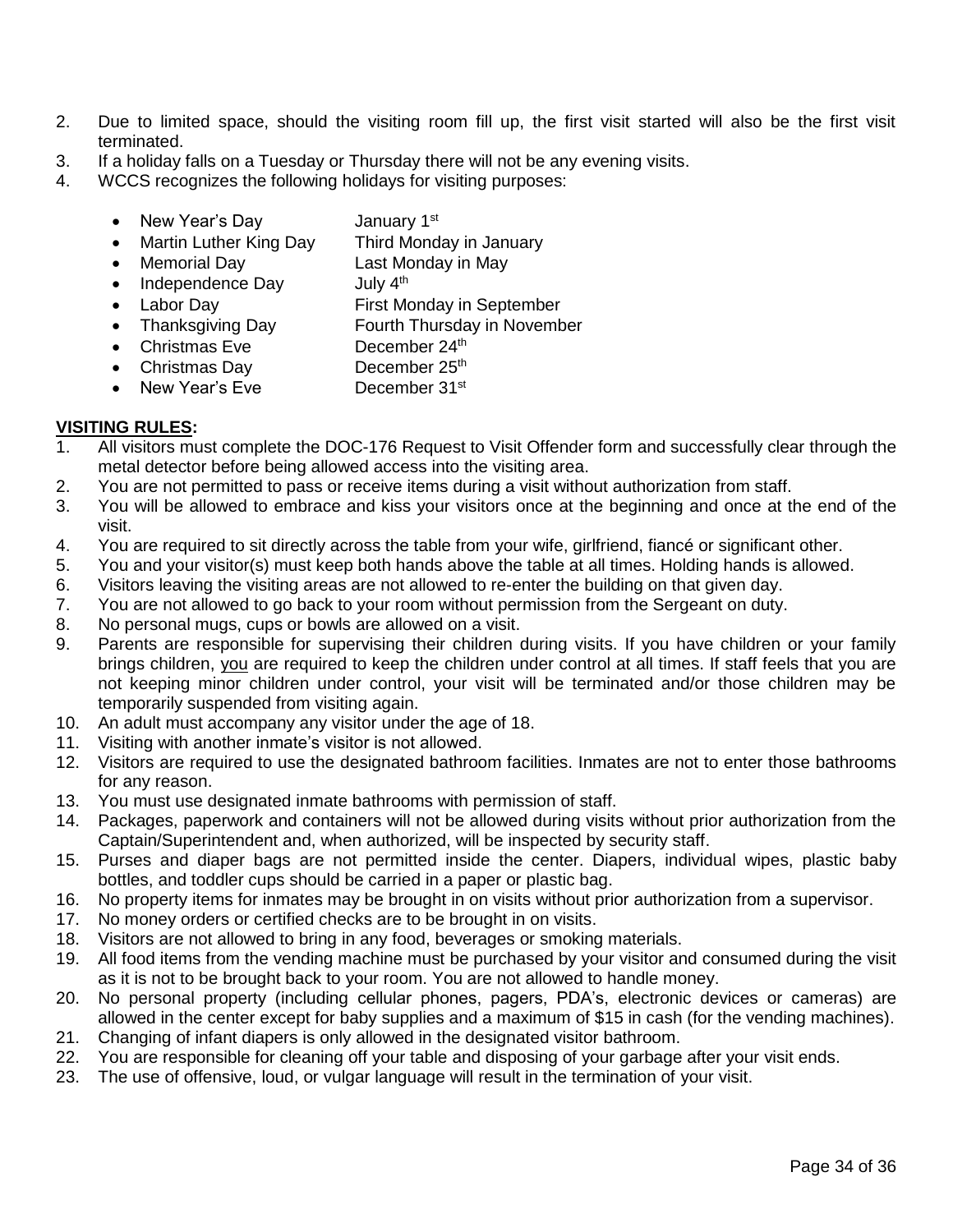## **OUTSIDE VISITS:**

- 1. Outside visiting is held during the summer months between Memorial Day and Labor Day, weather permitting, as determined by staff.
- 2. Outside visits are conducted on weekends and holidays**.**
- 3. You and your visitors must sit on the picnic benches provided in the outside visiting area.
	- Do not straddle the benches
	- Do not sit on top of the tables
	- Do not move the tables

#### **SPECIAL VISITS:**

- 1. Intended as a one-time visit only.
- 2. Individuals that will visit regularly must be added to your visitor list.
- 3. Requests for special visits must be submitted on the DOC-1115 Special / Extended Visit form to the Social Worker at least 10 working days in advance of the visiting day and specify the exact date of the visit. Exceptions may be approved by the Warden/Superintendent.

#### **DIRECTIONS TO THE CENTER:**

<span id="page-34-0"></span>The Center is located on Cty Hwy U (County Line Road) approximately 3 miles south of Hwy 29 and approximately 3 miles north of the town of Oneida (Hwy 54).

# **VOLUNTARY PROGRAMS**

- 1. Only center-approved volunteers may facilitate groups, meetings or services.
- 2. Participation in religious and therapeutic activities is voluntary.
- 3. Eight consecutive center bible studies are required before you become eligible to participate in off ground meetings.
- 4. Four center NA/AA meetings are required prior to becoming eligible for off-ground meetings.
- 5. Off-ground requests must be directed to the Captain or Superintendent.
- 6. You are not to engage in any contact with family or friends during these activities.
- 7. You are not allowed to make any phone calls at these activities.
- 8. You may not request to add a person that you meet at these activities to your visiting list.
- 9. You must be seated together with the other inmates attending.
- <span id="page-34-1"></span>10. If you are pending approval for off grounds activities you are expected to continue to participate in the center meetings. If you do not, you will not receive approval for off-ground activities.

# **WORK RELEASE**

The primary goal of the Wisconsin Correctional Center System is to prepare you for release to the community. The objective for centers with work release is to help you obtain employment that will allow you to develop good work habits, pay your obligations, and save money for release. A monitoring period is required prior to obtaining approval for work release as well as any other requirements according to DAI 324.00.01. This allows us to monitor your work habits and make an evaluation when placing you on work release. Remember, work release is a privilege. Amongst other criteria, the center staff evaluate your risk for placement in the community by considering the following: your offense history, risk assessment, conduct history, length of sentence, and victim concerns. Other factors, such as the local job market, your individual work skills, and your willingness to work, also play a vital role in your placement on work release.